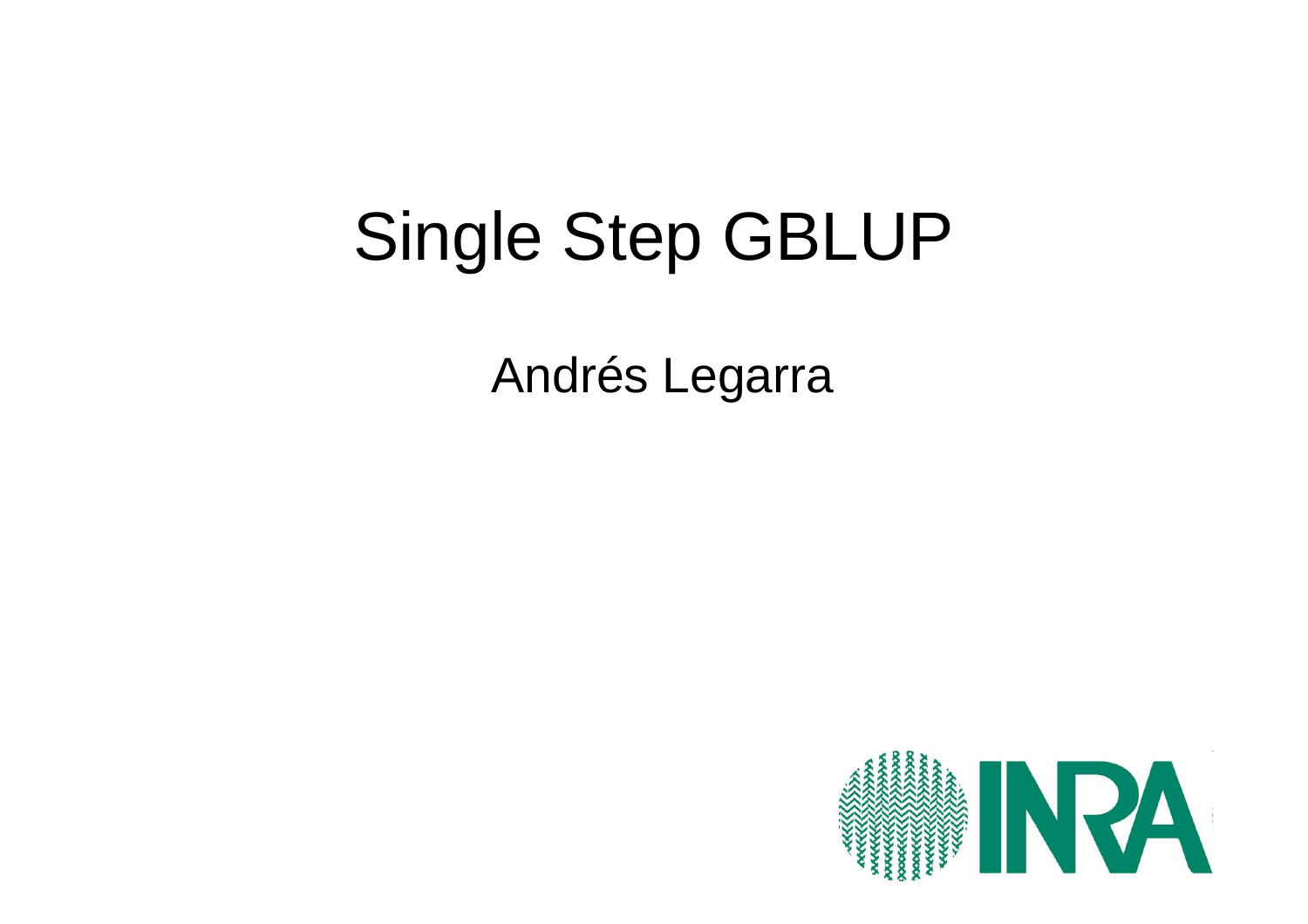#### Toulouse, France

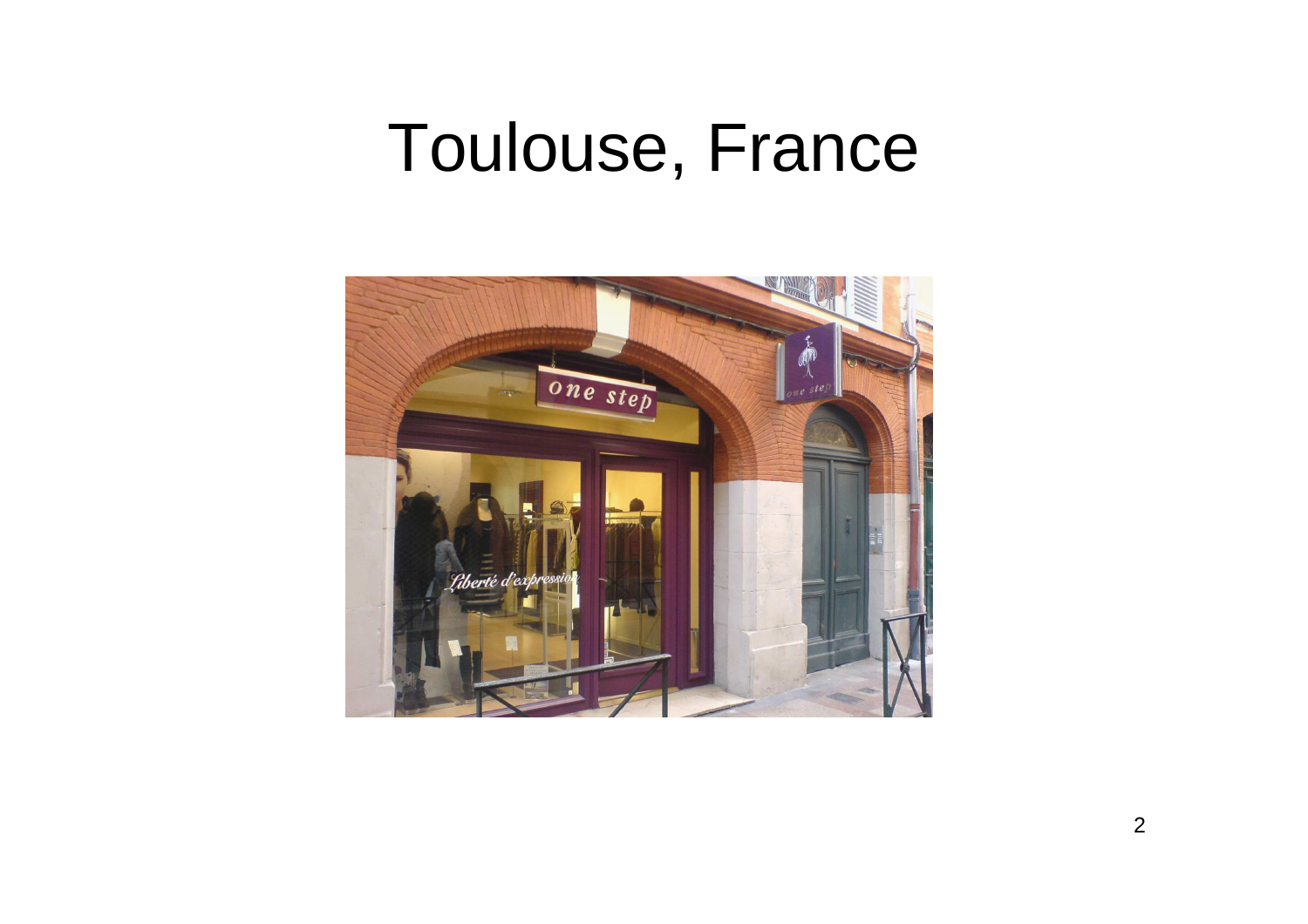# Acknowledgements

- $\bullet$ ANR projects Amasgen, Rules&Tools; Apisgene
- •Toulouse bioinformatics platform (bioinfo.genotoul.fr)
- $\bullet$  GENOMIA funding: www.poctefa.eu

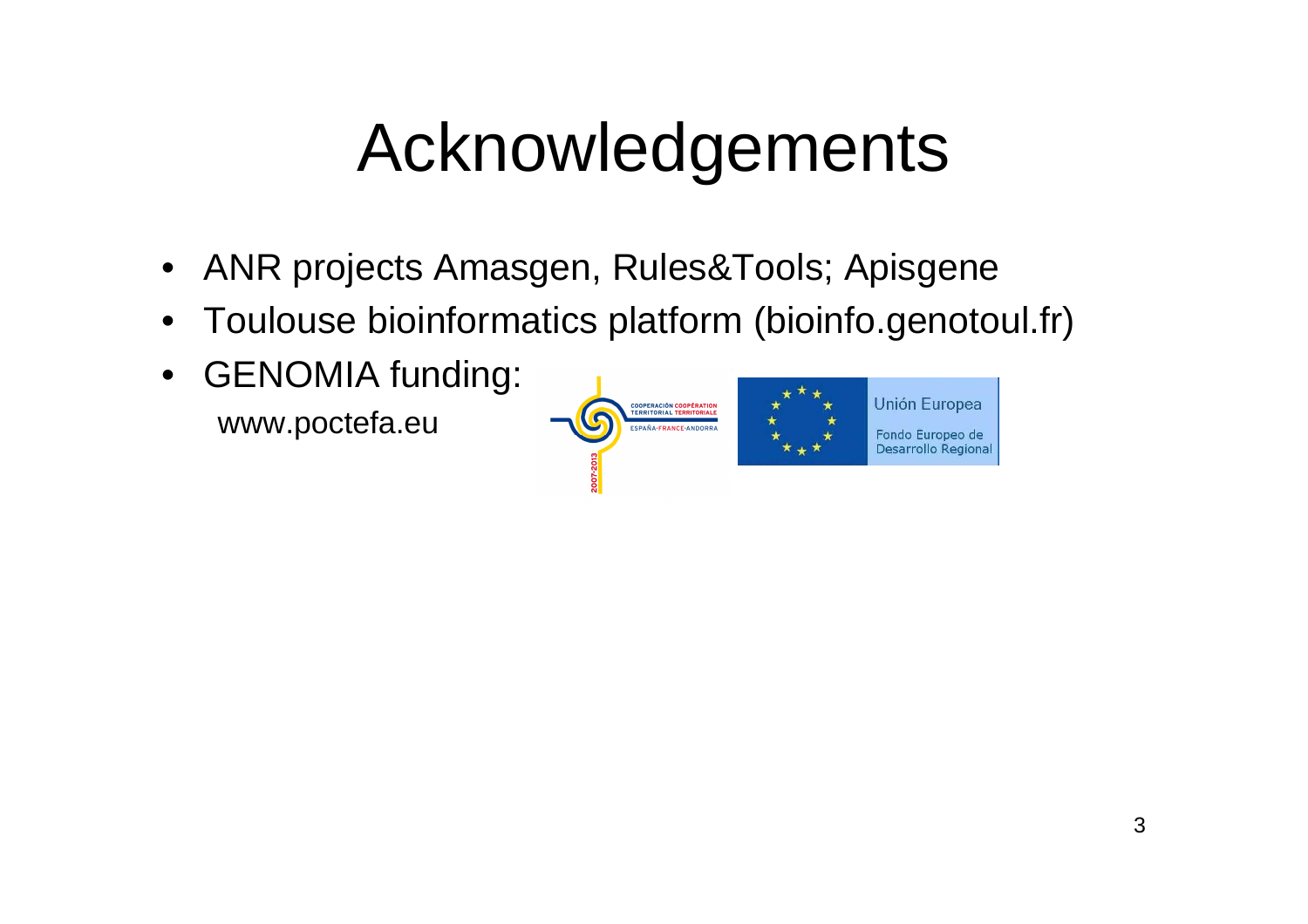#### Why 2-step procedure

- •**y**= µ <sup>+</sup>**Za**+**e**
	- **<sup>y</sup>**= data
	- **Z**= incidence matrix of marker effects
	- –**a**= marker effect
	- –**e**=residuals
- Most often, genotyped animals (bulls) do not have data (trait record)
- Further, most animals with phenotype are not genotyped(e.g. cows)
- This limits practical applications
- Need to get pseudo-data for genotyped animals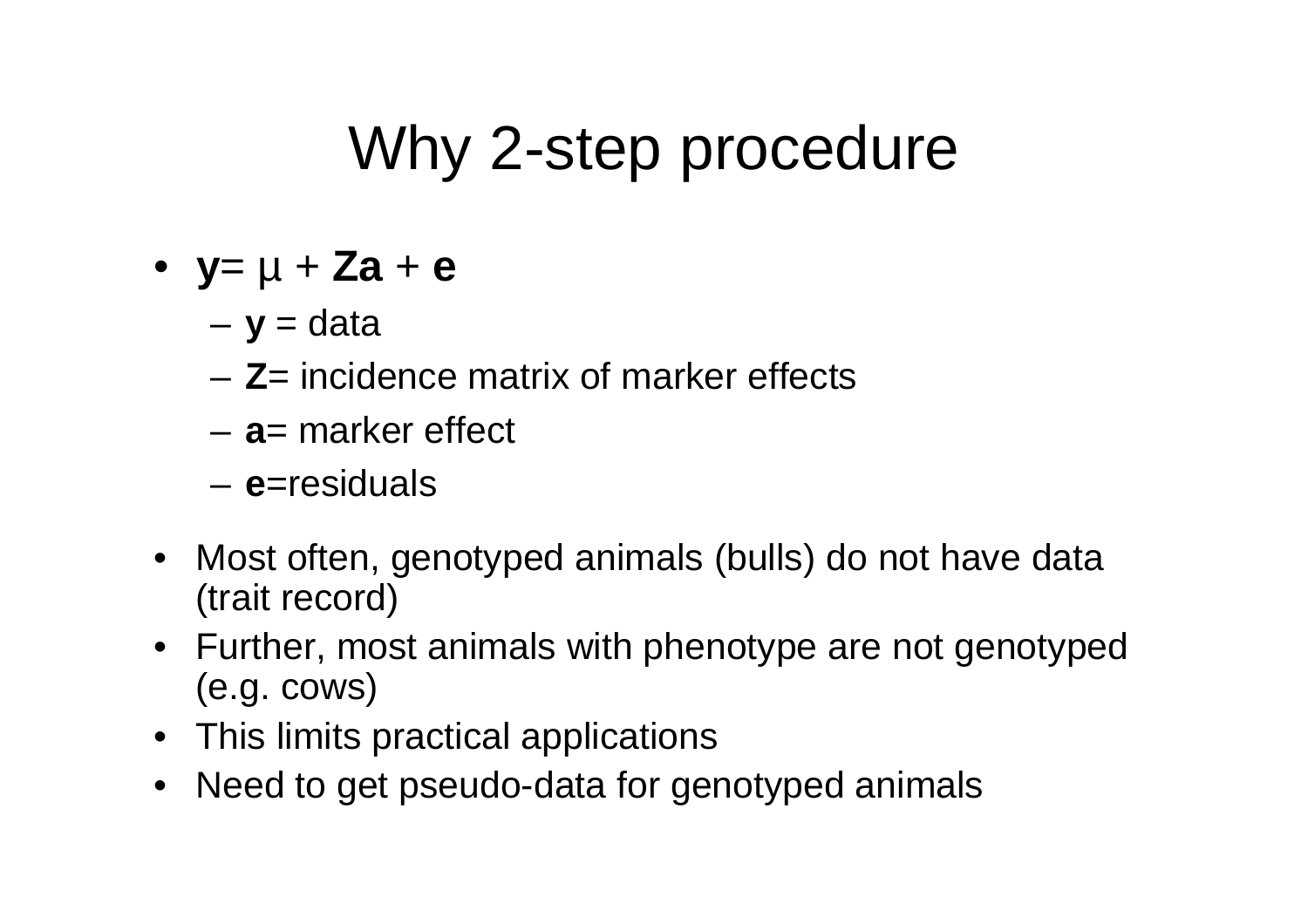- So we need pseudo-data
- EBV's
- DYD's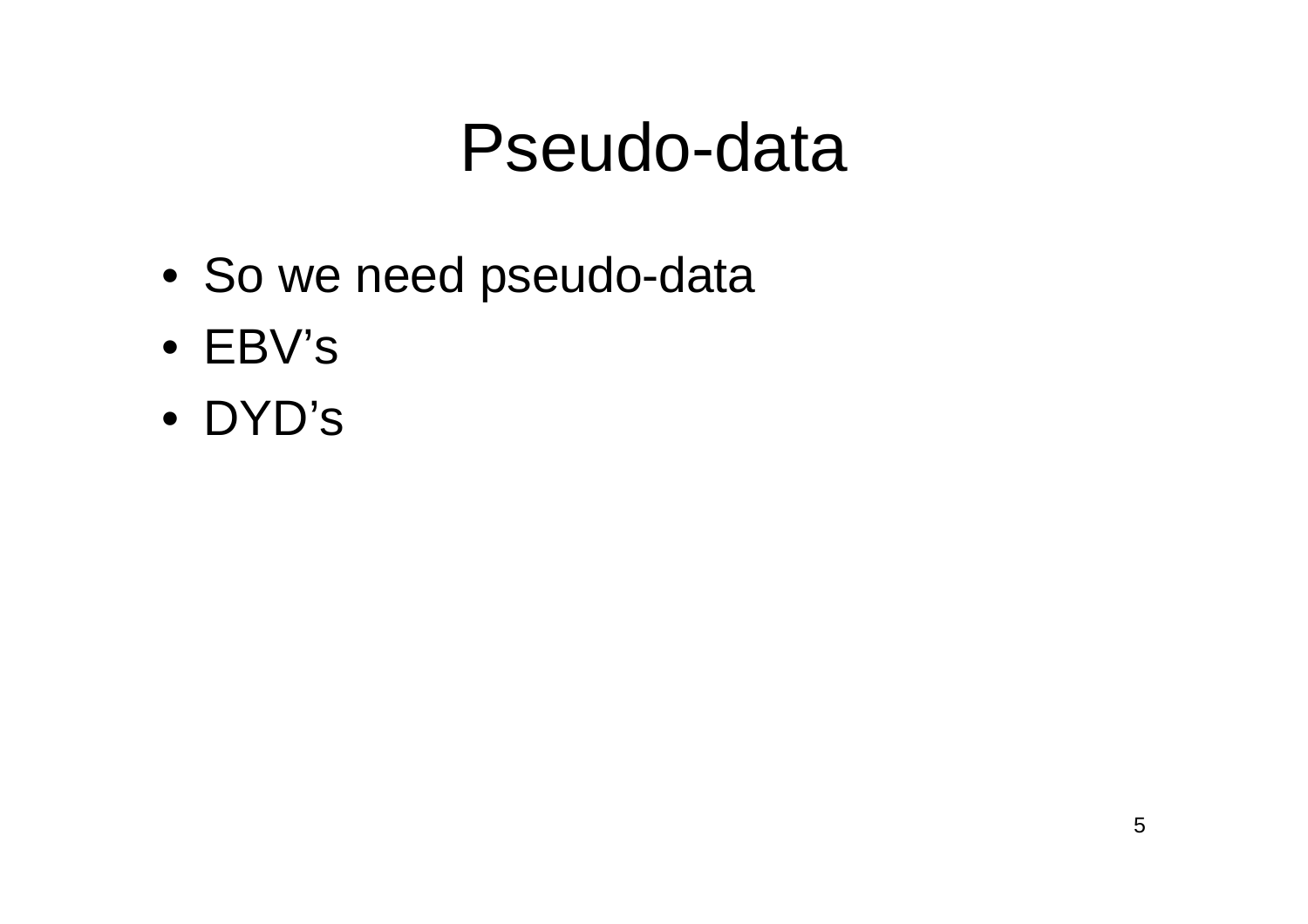- EBV's
- The problem with EBV's is that theyalready share information amongindividuals
- e.g., a dam EBV is = own yield + parent average + progeny contribution
- But we are including information of the sire in the cow, yet not all SNPs of the sire are in the cow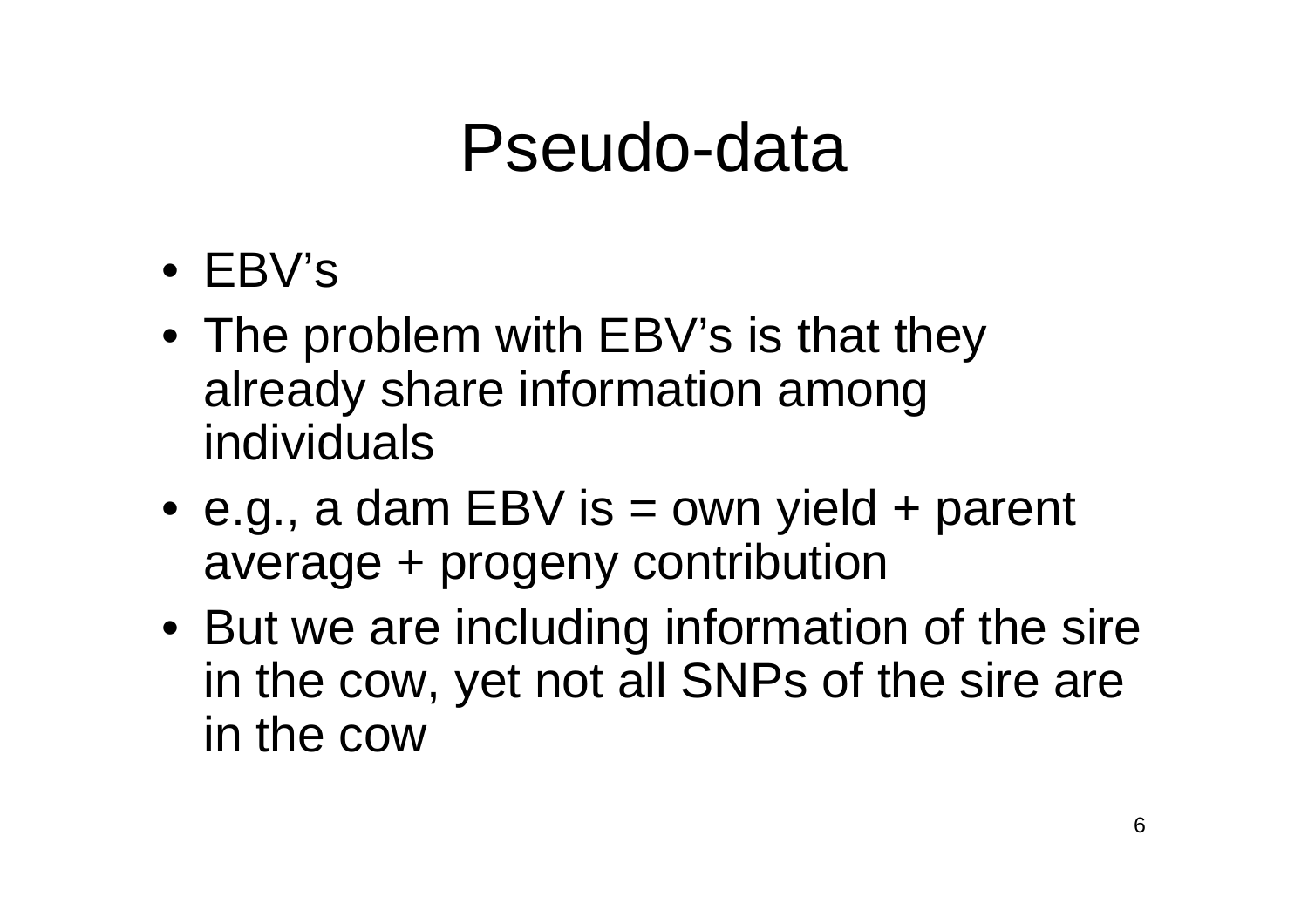- DYD's avoid *part* of these problems (Van Raden Wiggans 1991)
- DYD = daughter yield deviation
- Record of the daughter, corrected by environmental effects and dam's EBV
- Thus DYD = 0.5 BV sire + mendelian sampling
- E(DYD)=0.5 BV sire
- YD's exist for cows
	- – $YD = record -environmental effects$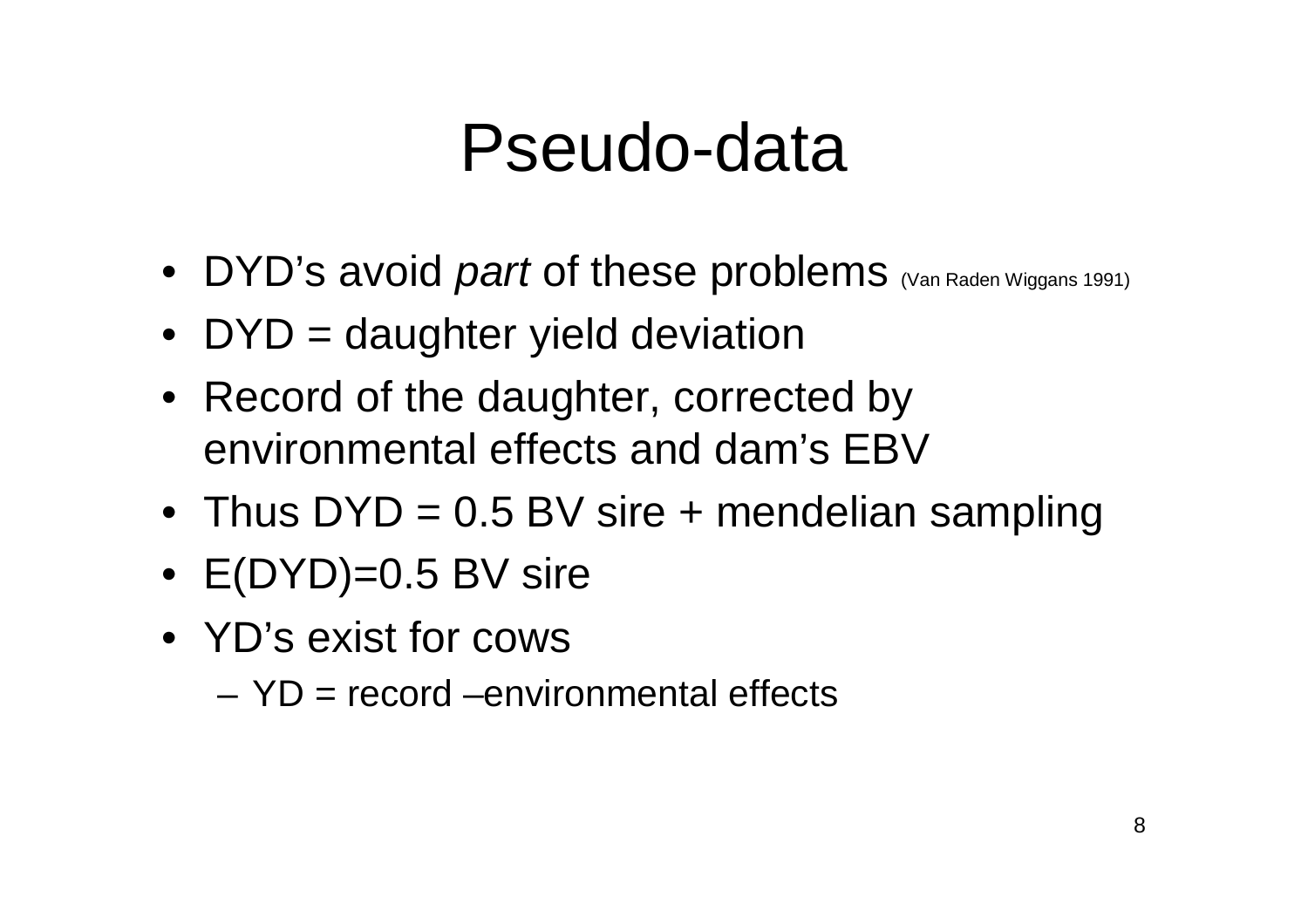Problems of DYD's / YD's

- YD's little reliable and subject to preferential treatment
- $\bullet$ DYD's not reliable for many species (sheep, swine)
- Hard to define for some species/traits (maternal effects)
- Extremely complex procedure
- Loss of generality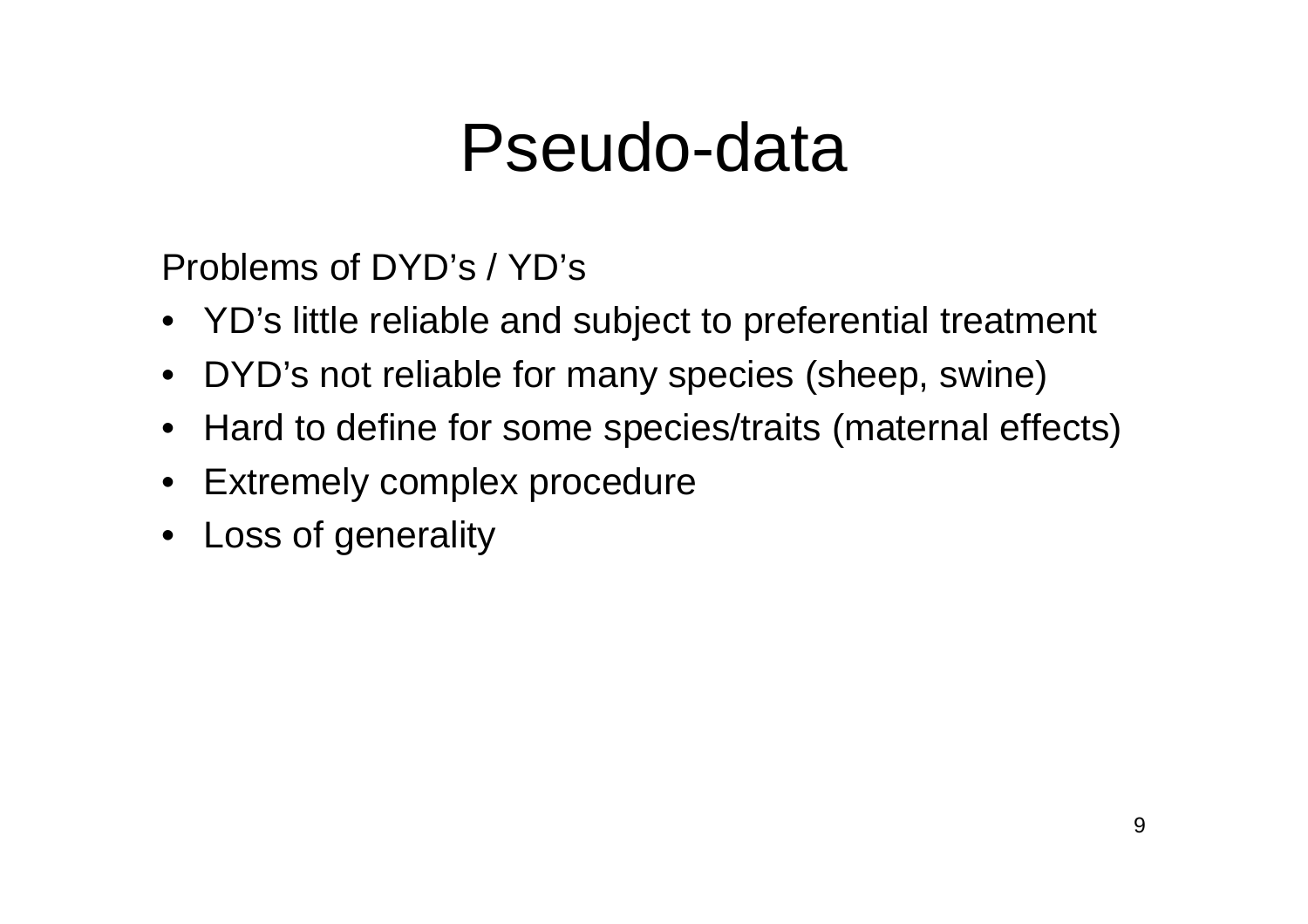• Things would be simple if we could addgenotypes for all animals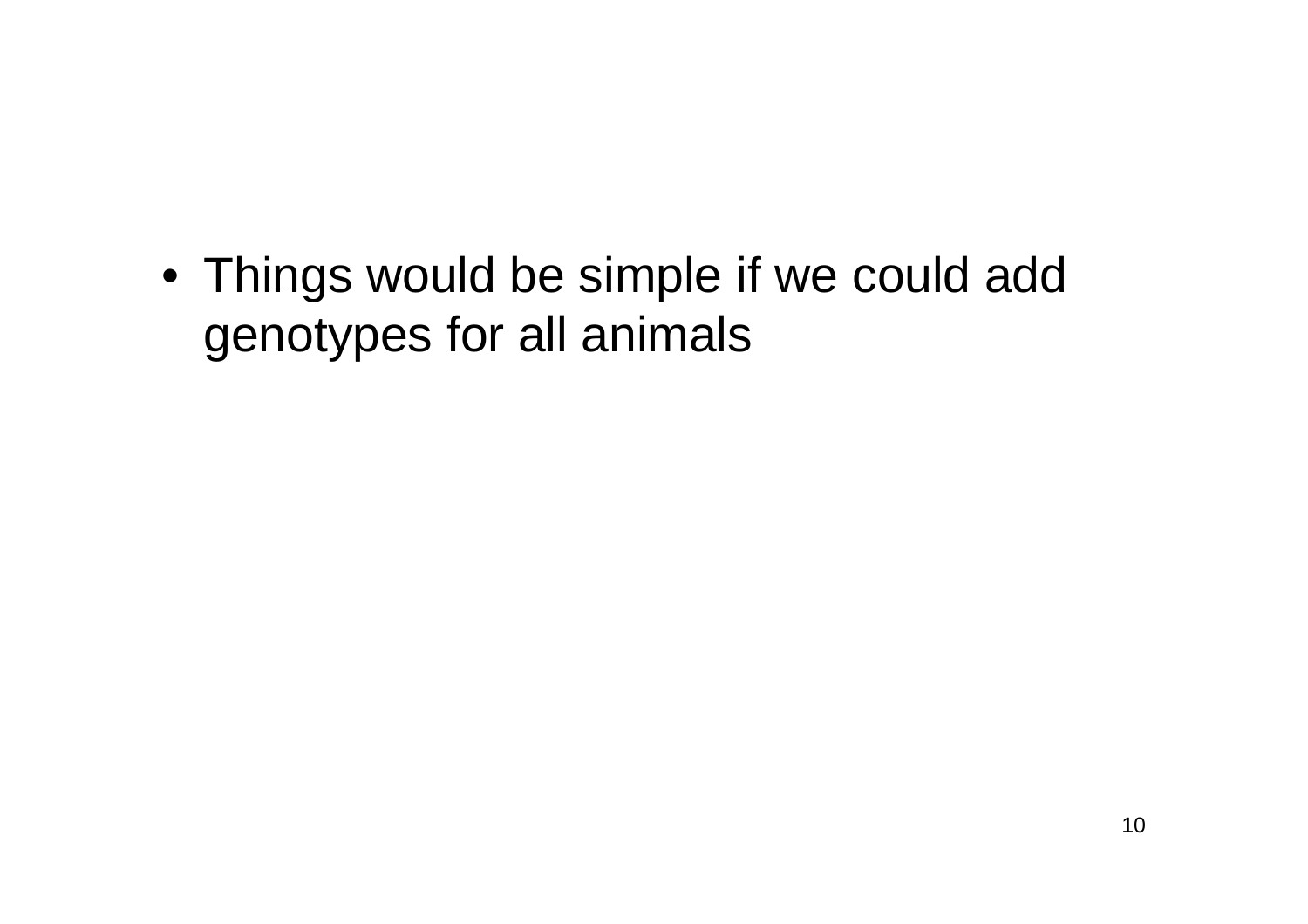# Missing data

#### Fill-in missing data: data augmentation

- « data augmentation refers to a scheme of augmentingthe observed data so as to make it more easy to analyze » (Tanner & Wong, 1987)
	- –Two flavors: EM and Bayesian (Posterior distributions)
	- – For instance: pretending (temporarily) that you know the EBV'ssimplifies REML -> EMREML
- Augmenting = imputation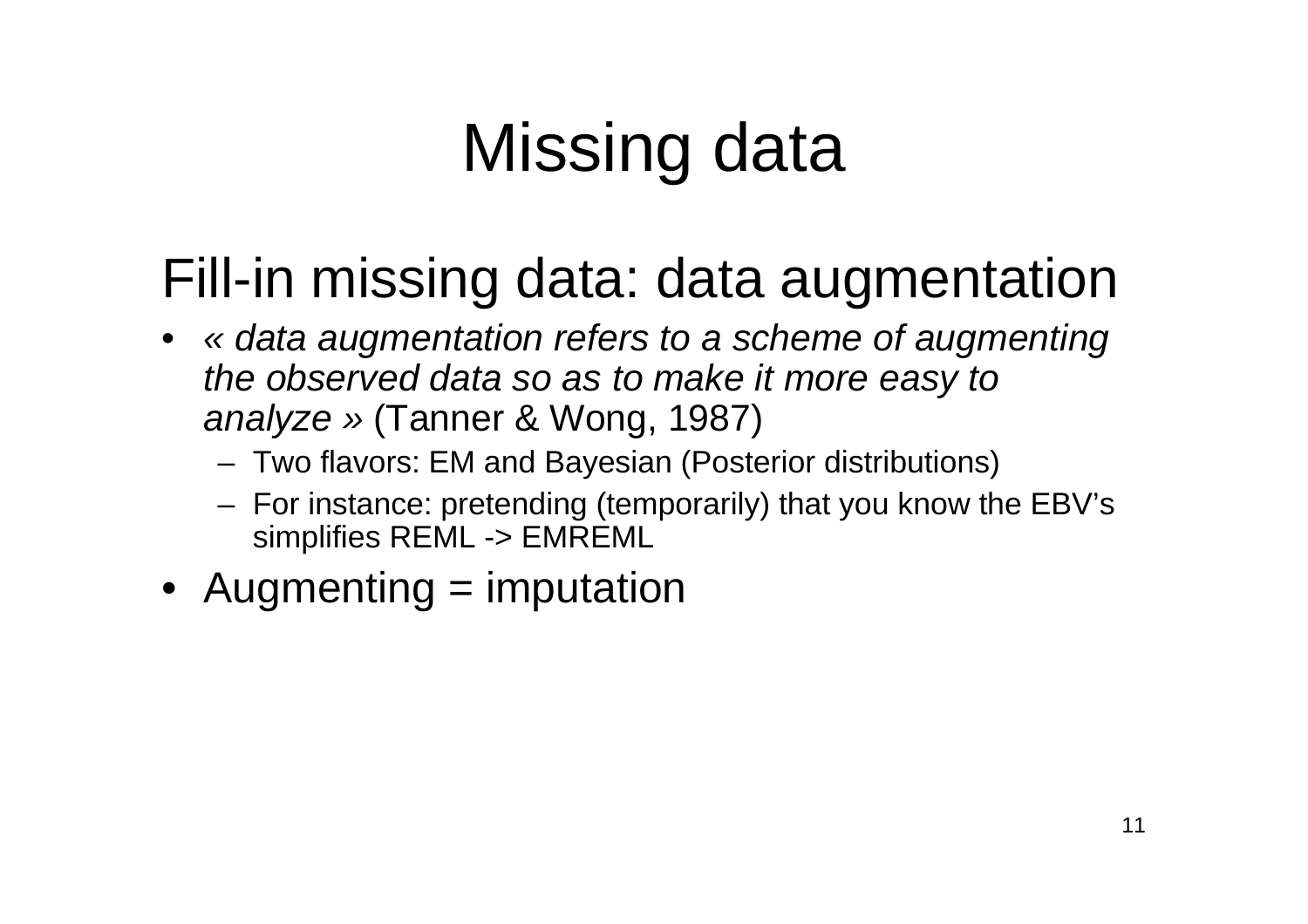# Missing data

Fill-in missing data: data augmentation

- Augmenting = imputation
- In both flavors (EM and Bayesian) the procedureneeds to « know » that you are *pretending* to know
	- –e.g. You don't really know EBVs
	- and the state of the But you include a *trace*( $AC^{uu}$ ) that informs EMREML about the exactitude of the EBV's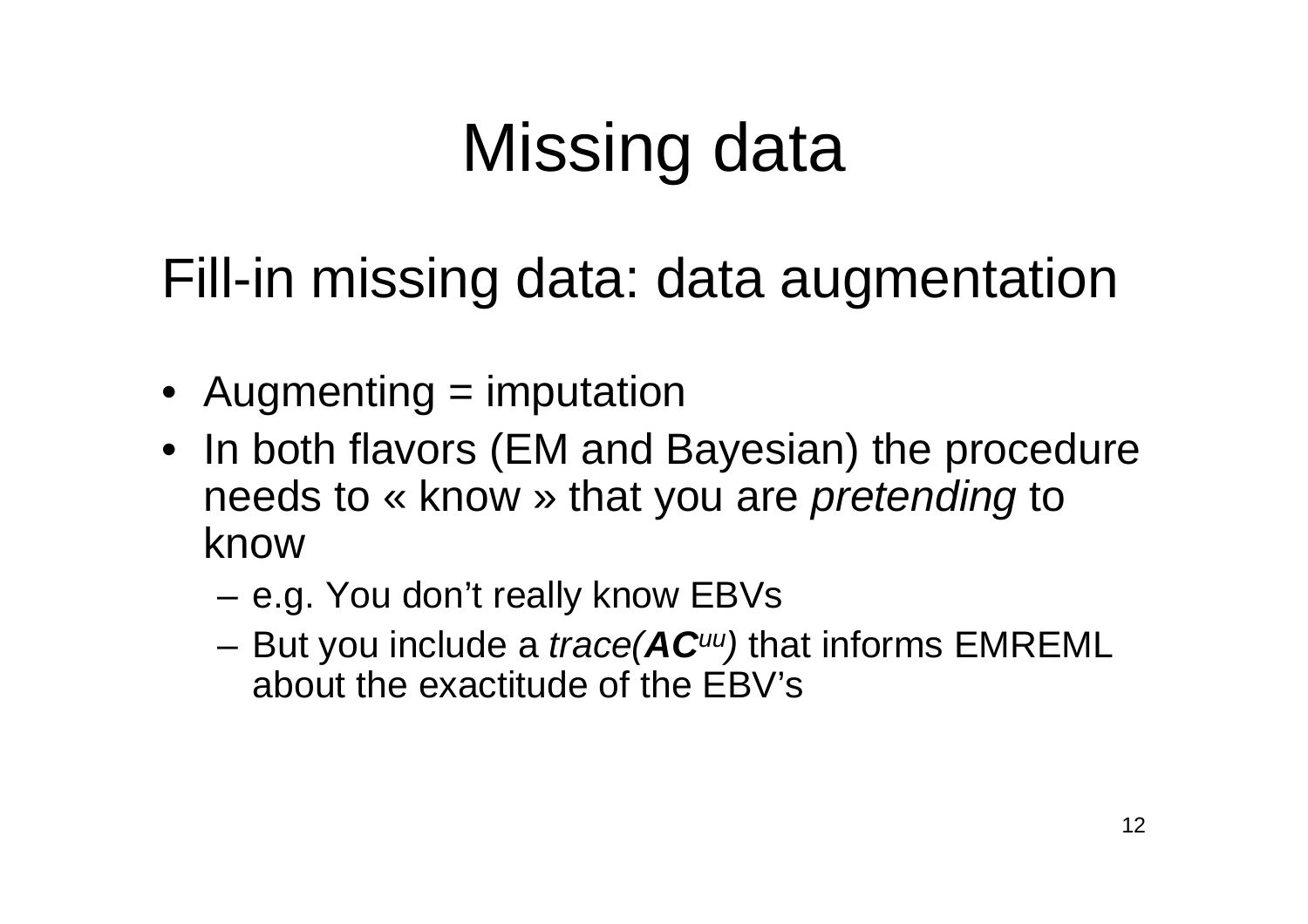## Single Step as a missing data problem

- We can see genotype as a missing data problem(Christensen & Lund, 2010)
- « Genotype » :
	- –at the SNPs
	- –at multiallelic markers (haplotypes)
	- –at the genes/QTLs themselves
- the following derivations are very general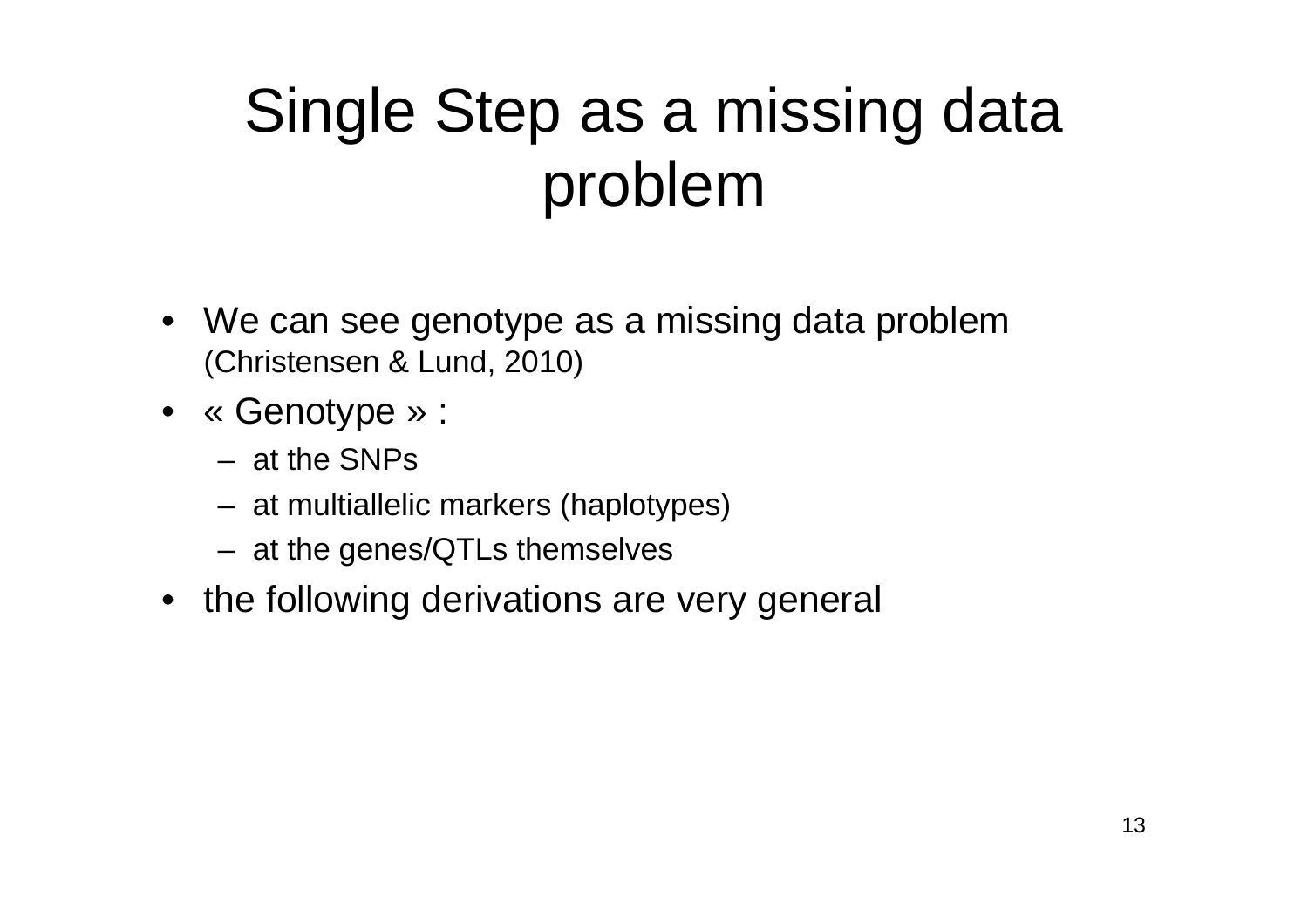# Inferring genotypes

- • Genotypes in some individuals can beinferred, but only to some extent
- This is feasible for key individuals (fatherswith many progeny genotyped)
- • Or by imputing data from parents into an animal genotyped with a SNP chip
	- •Fimpute, findhap, etc
- • There is also Gengler's gene content prediction J. Dairy Sci. 91:1652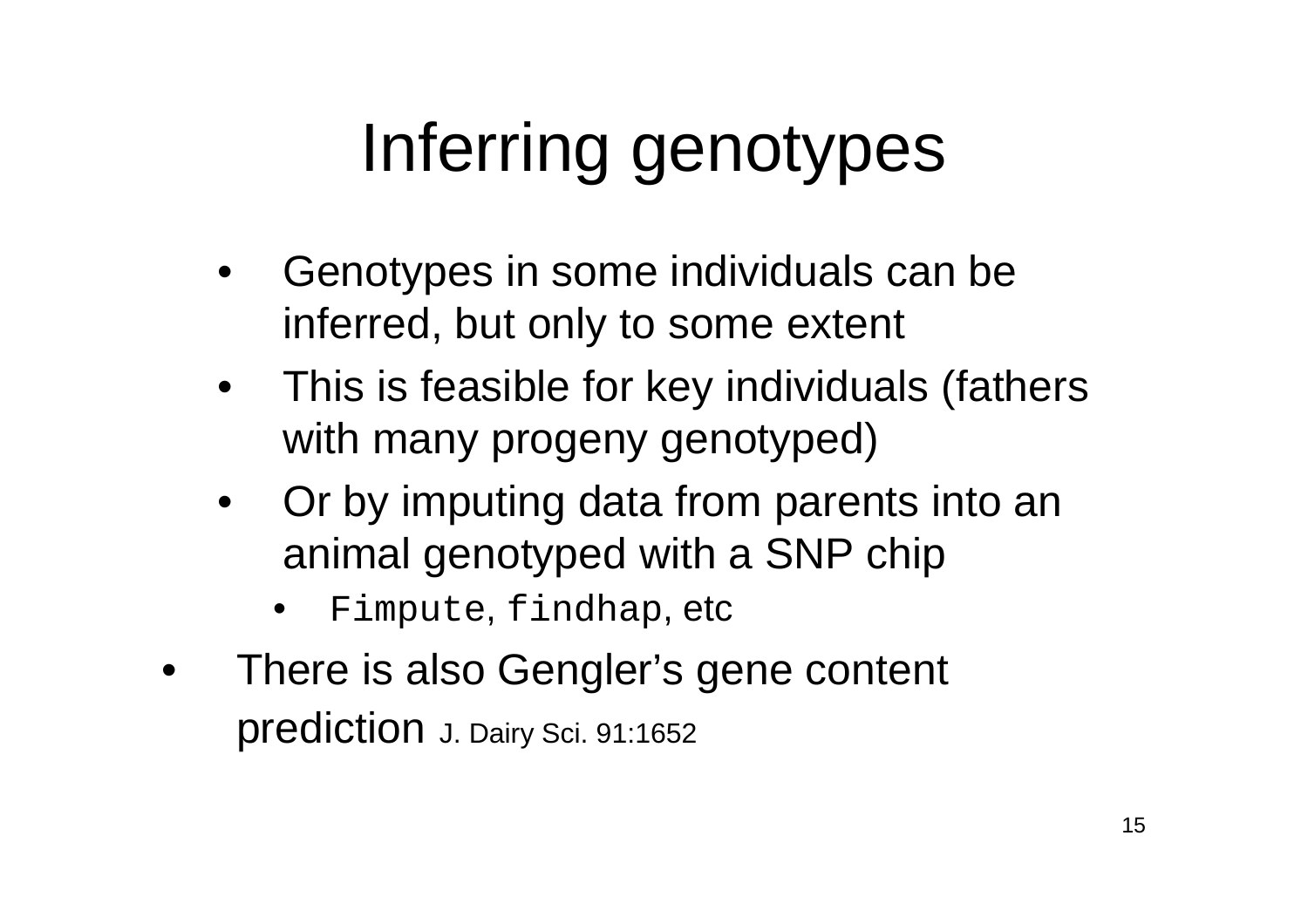# Gengler method

- •Linear approximation to the imputation problem
- $\bullet$  Assume genotypes are coded as « genecontent »:  ${AA$  Aa aa} are  ${0 1 2}$ 
	- •**g**= **<sup>z</sup>**'s not centered in BLUP\_SNP
- •Gene content can be seen as a quantitative trait
- • And we can do BLUP (with pedigree) for this« trait »

$$
\hat{\mathbf{Z}}_{\text{non genotyped}} = \begin{pmatrix} \mathbf{1} & \mathbf{A}_{\text{non genotyped, genotyped}} \mathbf{A}_{\text{genotyped}}^{-1} \end{pmatrix} \begin{pmatrix} \mu_{\text{genotyped}} \\ \mathbf{z}_{\text{genotyped}} - \mathbf{1}\mu_{\text{genotyped}} \end{pmatrix}
$$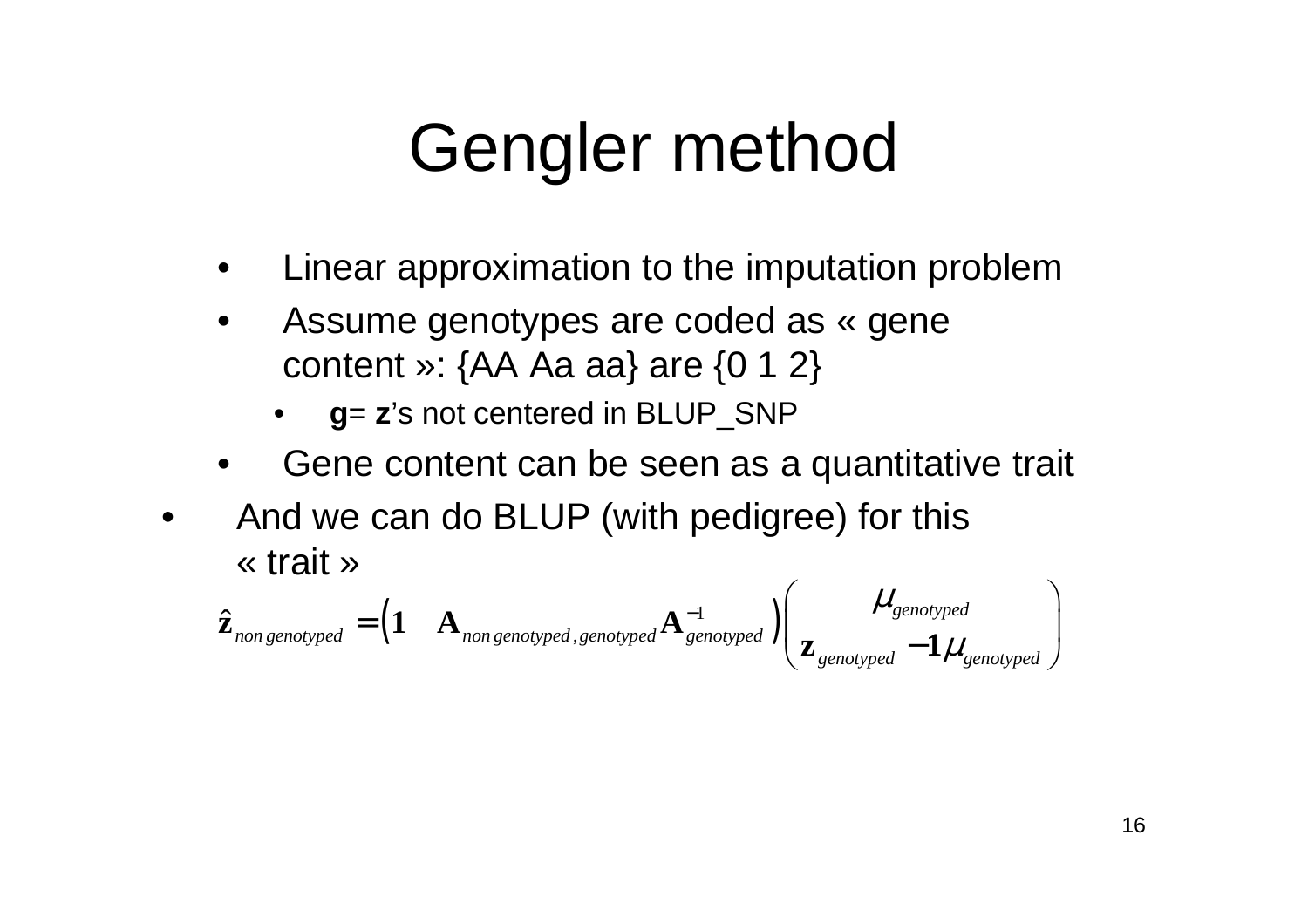# Example

• Consider a cow daughter of a genotyped bull



• Consider the parents of two genotyped bulls



prediction of gene content:  $g_{ii}$ = 1-0.66p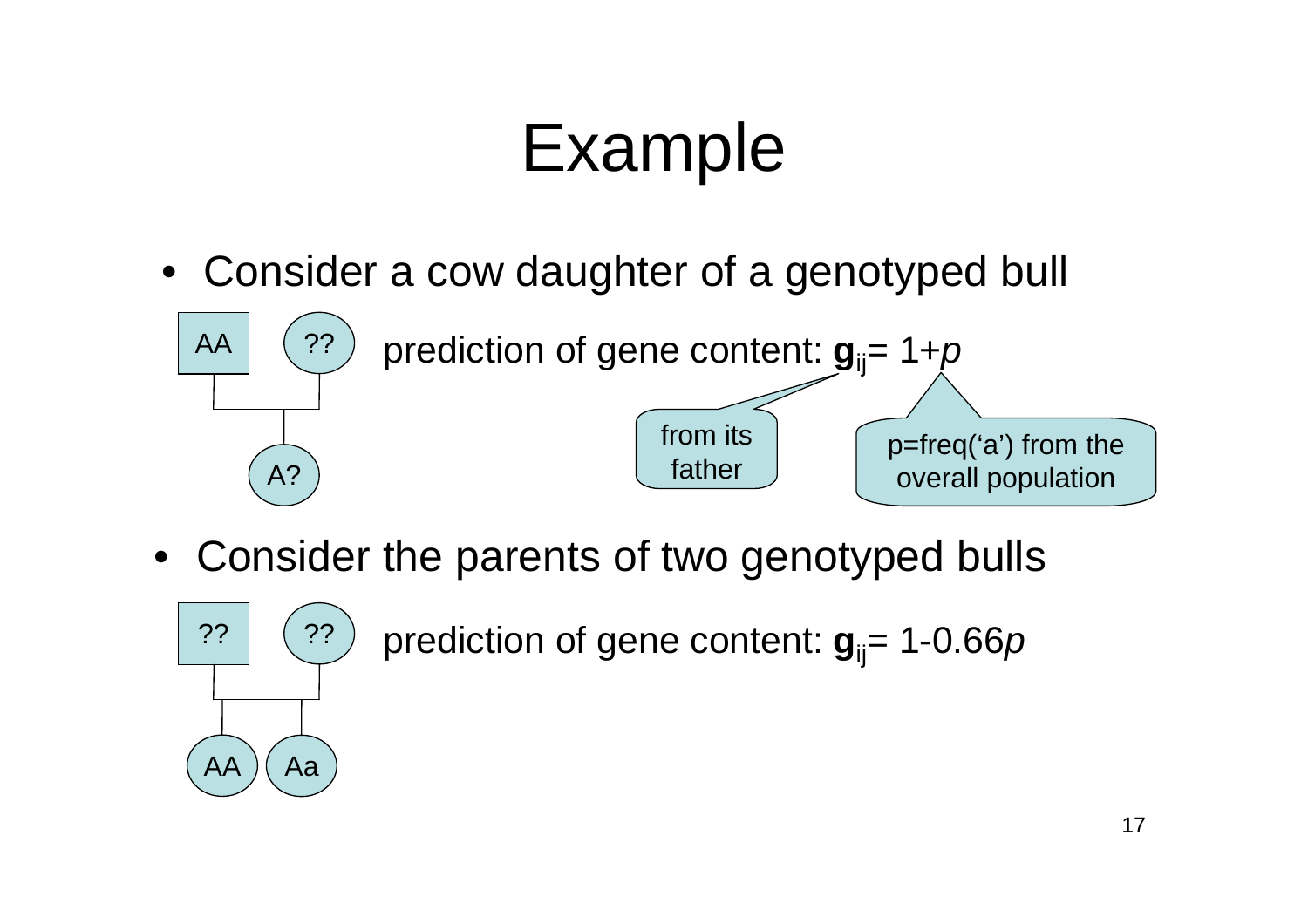# Example

• Consider 3 cows daughters of a genotyped bull



• Consider the parents of two genotyped bulls

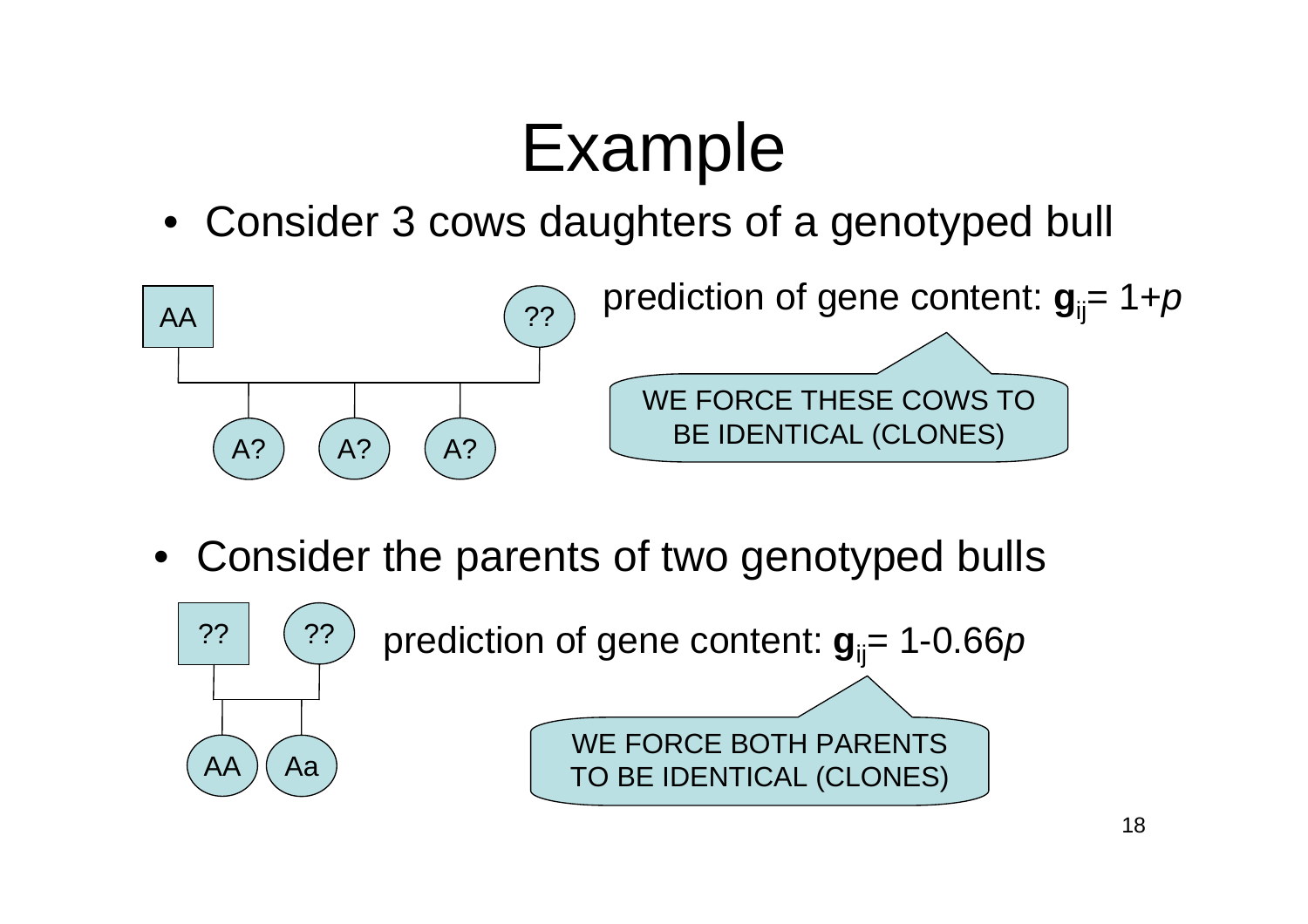# **Uncertainty**

 $\bullet$ In practice the reality is more complex. We can have different « solutions » that are mutually exclusive

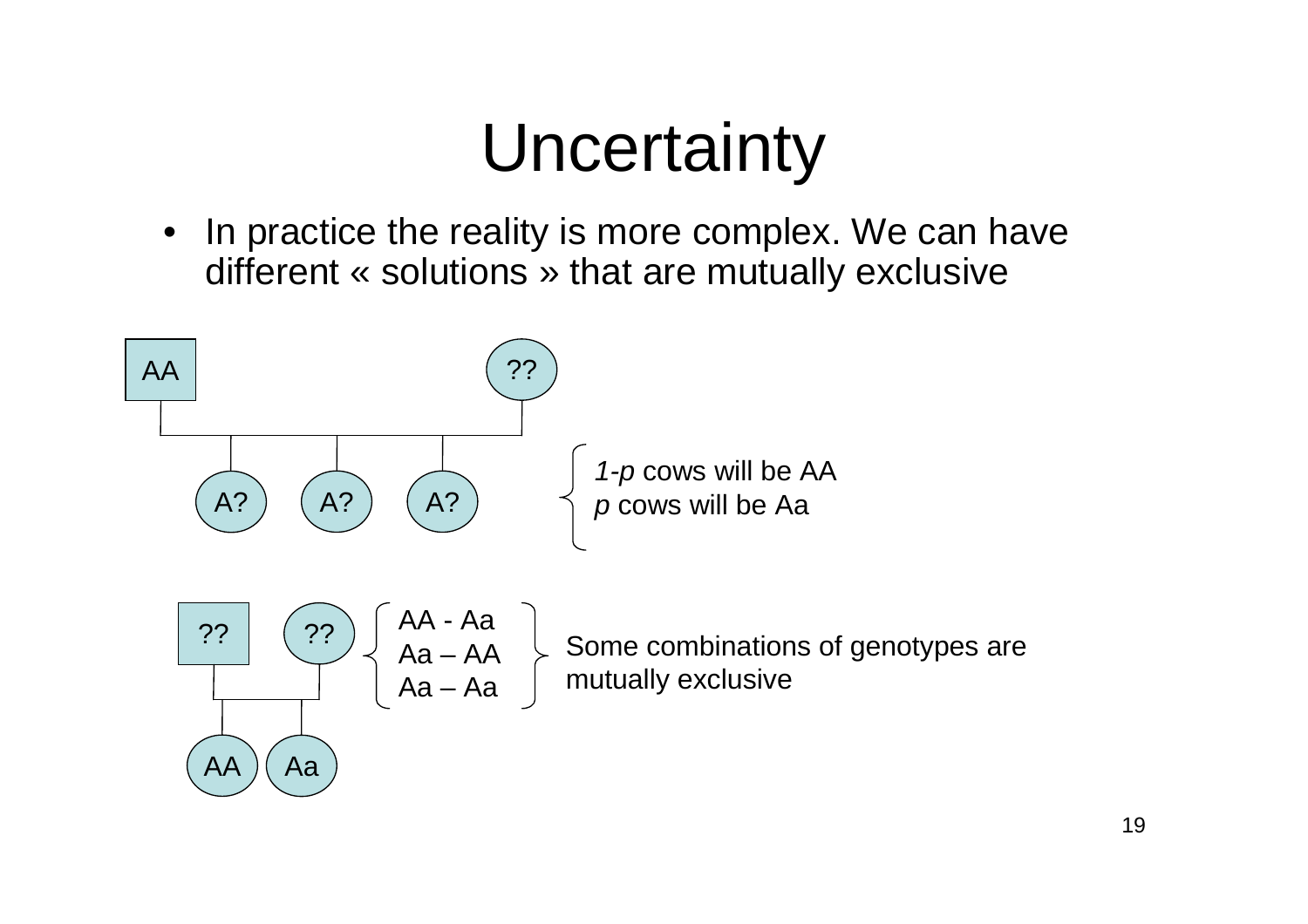# **Uncertainty**

• Consider two cows and p. We have four possible states with associated probabilities



We can construct the 4 associated **<sup>G</sup>** 's and weight them by « Prob », this gives:



20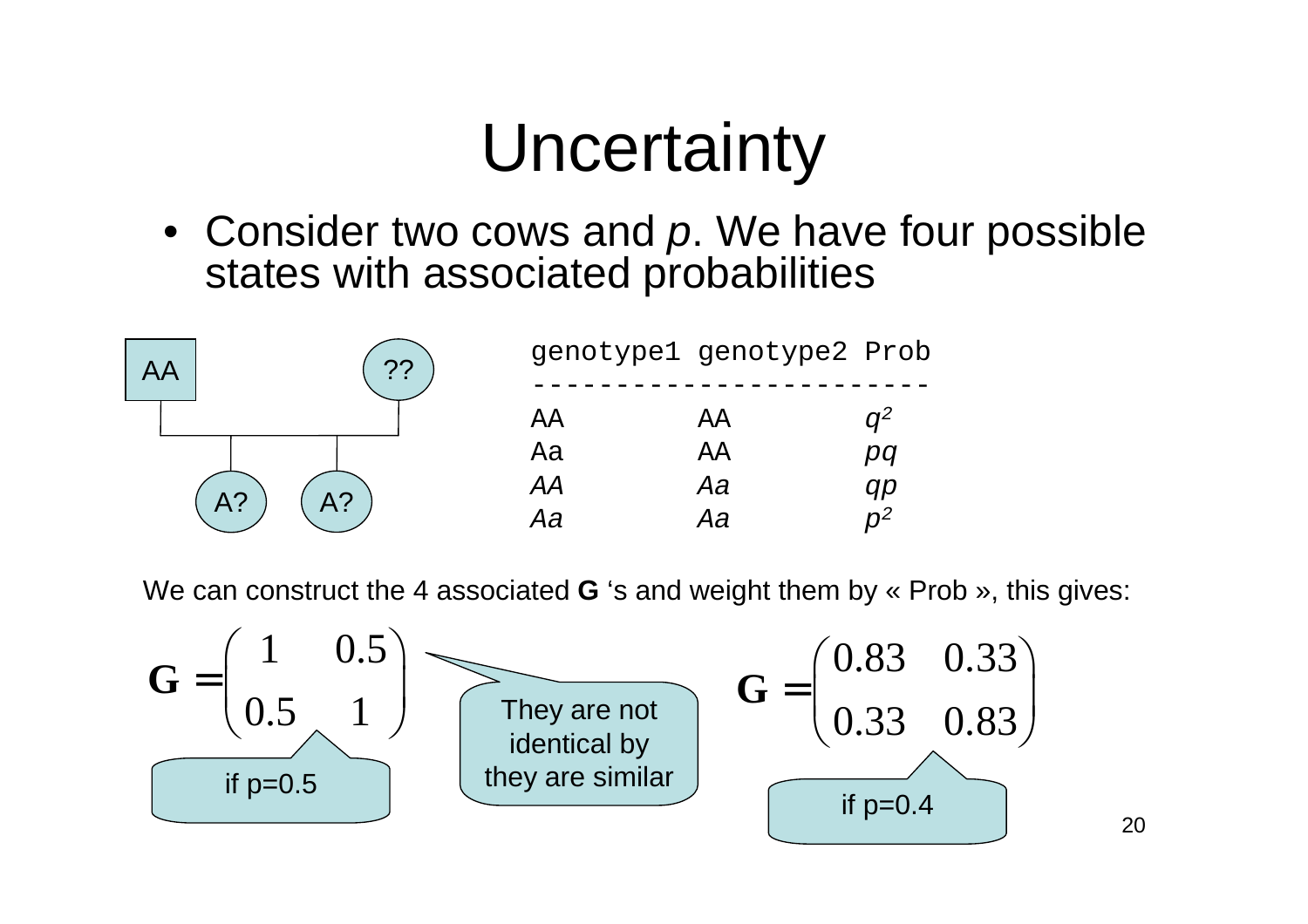# Imputation

- Things get even more complicated
	- –when we consider mendelian incompatibilities
	- –markers as linked
- Still, this is doable:
	- –**Fimpute, findhapf90, AlphaImpute, PhaseBook**…
	- TIPLA 218 VAIV 217 III 218 II II IN SEPTANTING III IL These are very accurate for close relationships or to impute fromlow-density to high-density SNPs
- Yet they all would impute the cows in the example above as identical cows (or clones)
	- – It is impossible in practice to consider all possible genotypesjointly (as in the example above)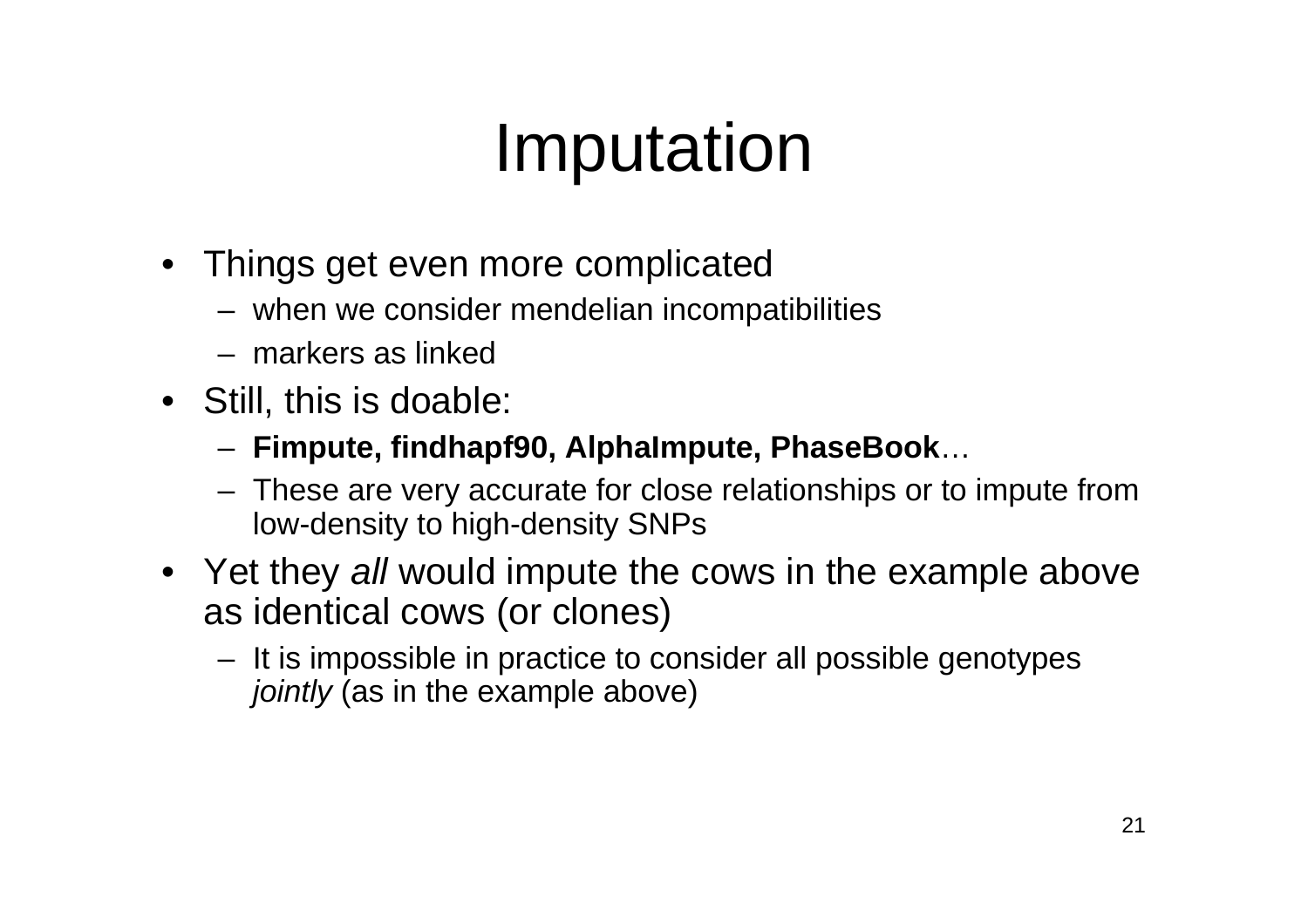#### Linear form of imputation: preliminars

non genotyped



Let  $\left. \mathbf{A=}\right\vert$  ,  $\left. \right\vert$  be the pedigree-based relationship matrix,

$$
\mathbf{A}^{-1} = \begin{bmatrix} \mathbf{A}^{11} & \mathbf{A}^{12} \\ \mathbf{A}^{21} & \mathbf{A}^{22} \end{bmatrix}
$$

can be constructed using Henderson's rules and is used in regular BLUP

$$
\mathsf{REMEMBER} :: \mathbf{A}_{22}^{-1} \neq \mathbf{A}^{22}
$$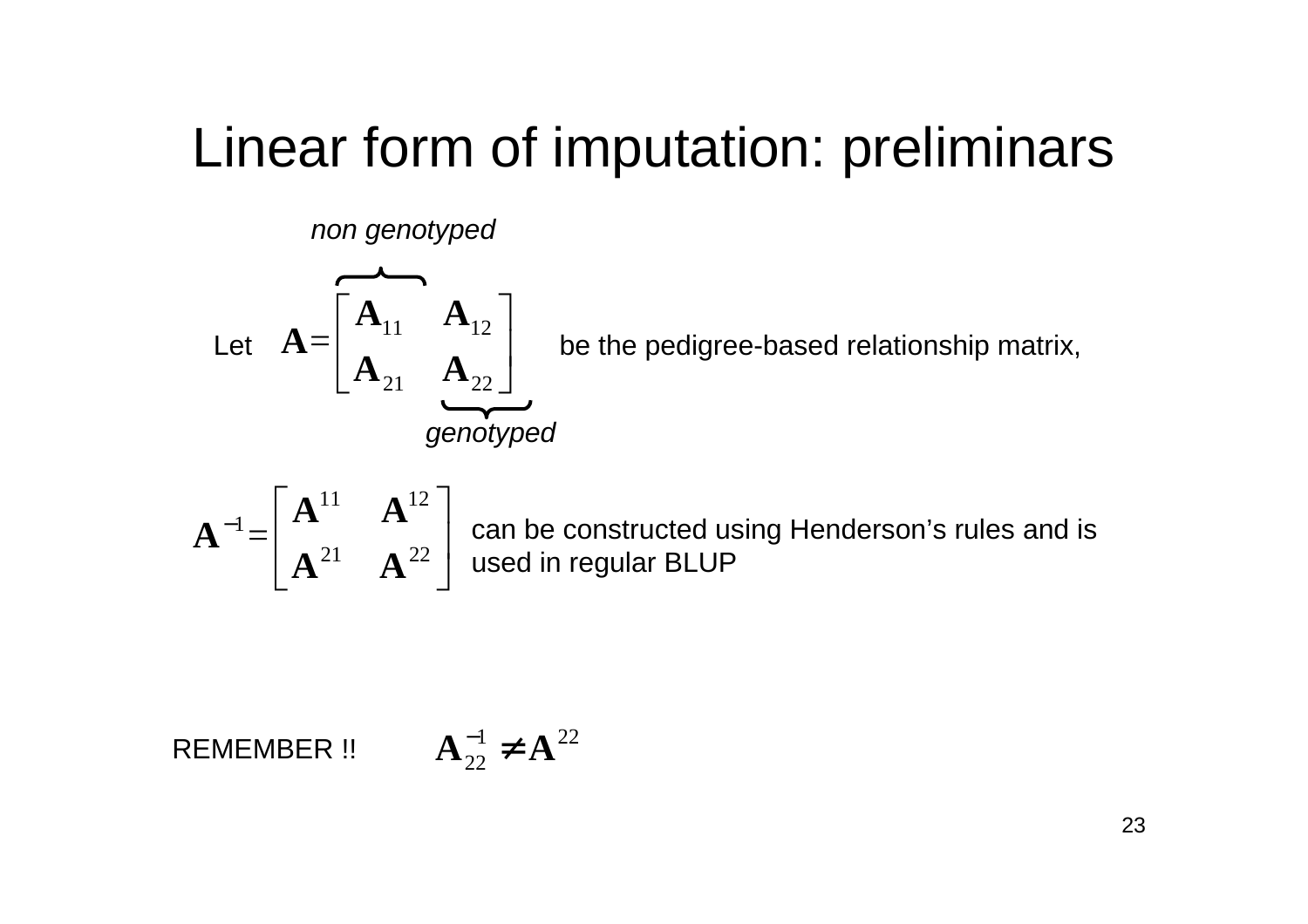# Linear form of imputation

- Let's go back to Gengler's method
- $\bullet\;$  (Christensen and Lund): we can predict gene content of  $j$ from gene content of *i* 
	- –And its **distribution** (uncertainty)

$$
\hat{\mathbf{g}}_j = E\left(\mathbf{g}_j \mid \mathbf{g}_i\right) = 2p + \mathbf{A}_{12} \mathbf{A}_{22}^{-1} \left(\mathbf{g}_i - 2p\right)
$$
  
Var $\left(\mathbf{g}_j \mid \mathbf{g}_i\right) = \left(\mathbf{A}_{11} + \mathbf{A}_{12} \mathbf{A}_{22}^{-1} \mathbf{A}_{21}\right) 2pq$ 

This is simple selection index machinery (i.e. multivariatenormality)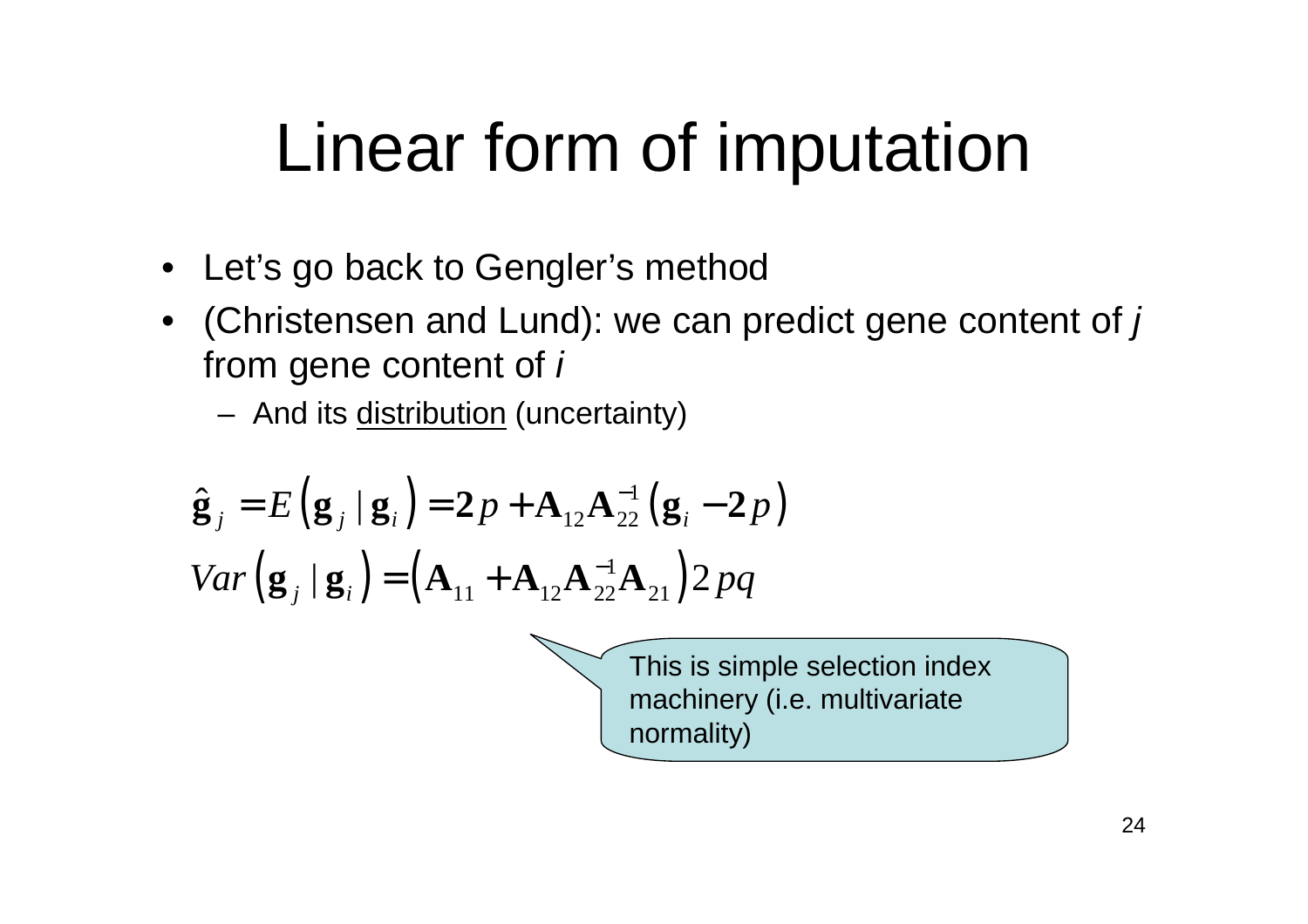### Linear form of imputation

$$
\hat{\mathbf{g}}_j = E\left(\mathbf{g}_j \mid \mathbf{g}_i\right) = 2p + \mathbf{A}_{12} \mathbf{A}_{22}^{-1} \left(\mathbf{g}_i - 2p\right)
$$
  
Var $\left(\mathbf{g}_j \mid \mathbf{g}_i\right) = \left(\mathbf{A}_{11} + \mathbf{A}_{12} \mathbf{A}_{22}^{-1} \mathbf{A}_{21}\right) 2pq$ 

- • This is an approximation: linkage & mendelian rules(incompatibilities) are *not* used
	- But the same approximation is done working with pseudo-data (DYD's)
	- For individuals far away, the linear approximation is very good
- $\bullet$ The same expression works for linear functions of gene contents (i.e. breeding values)
	- This is why Legarra et al. (2009) and Christensen & Lund (2010) arrive to the same expression, even if the former did not think in Gengler'smethod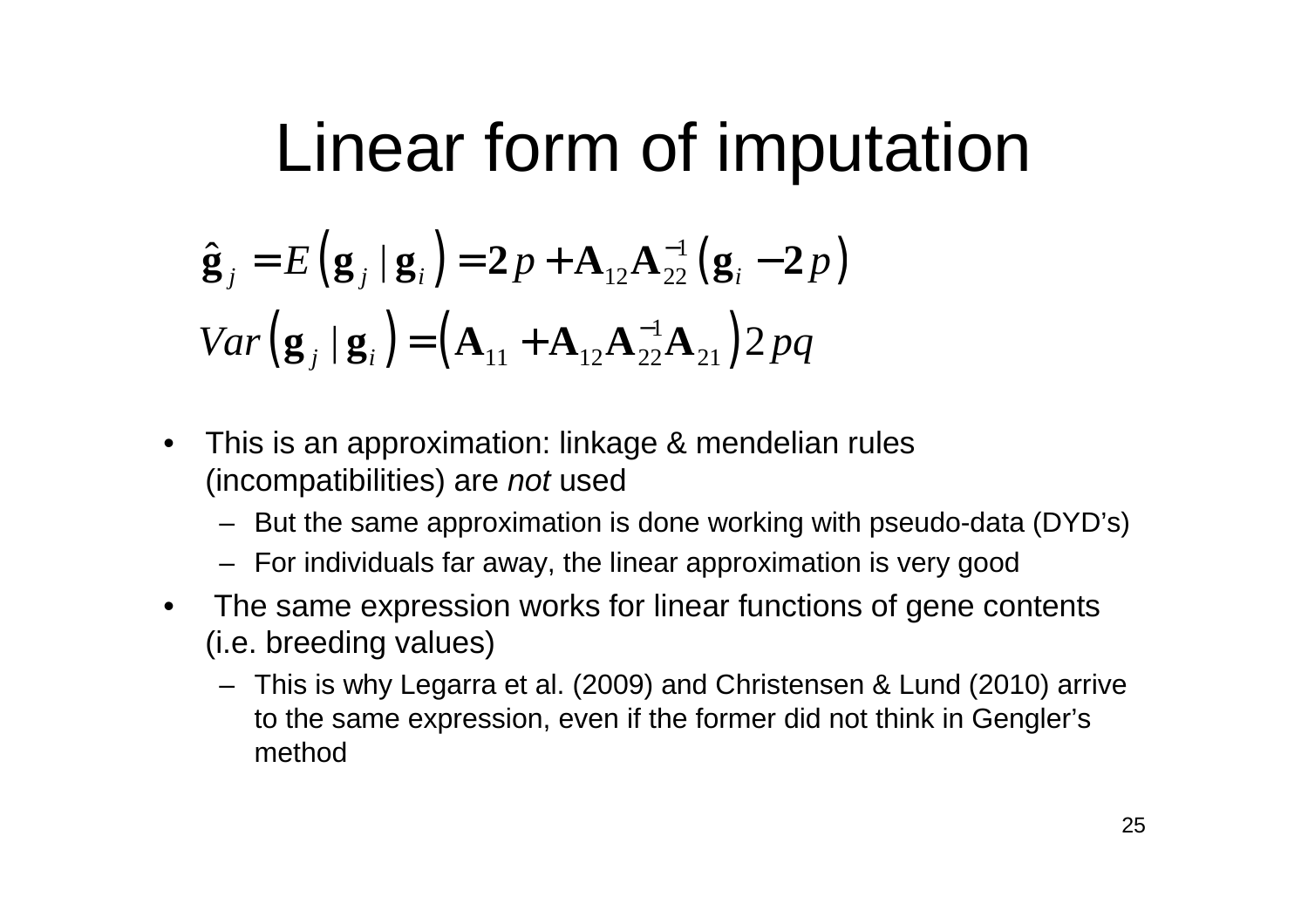# Linear form of imputation

• Instead of working with individual SNP effects, we will define

#### –**u**=**Za**

- –i.e., the genetic value is the sum of SNP effects
- – We're not really interested in **a** themselves but in **u**(we know from GBLUP that we can jump from one to the other)
- – Moreover, we're interested in the distribution of **u**'s, so that we can compute their covariances and put them into the MME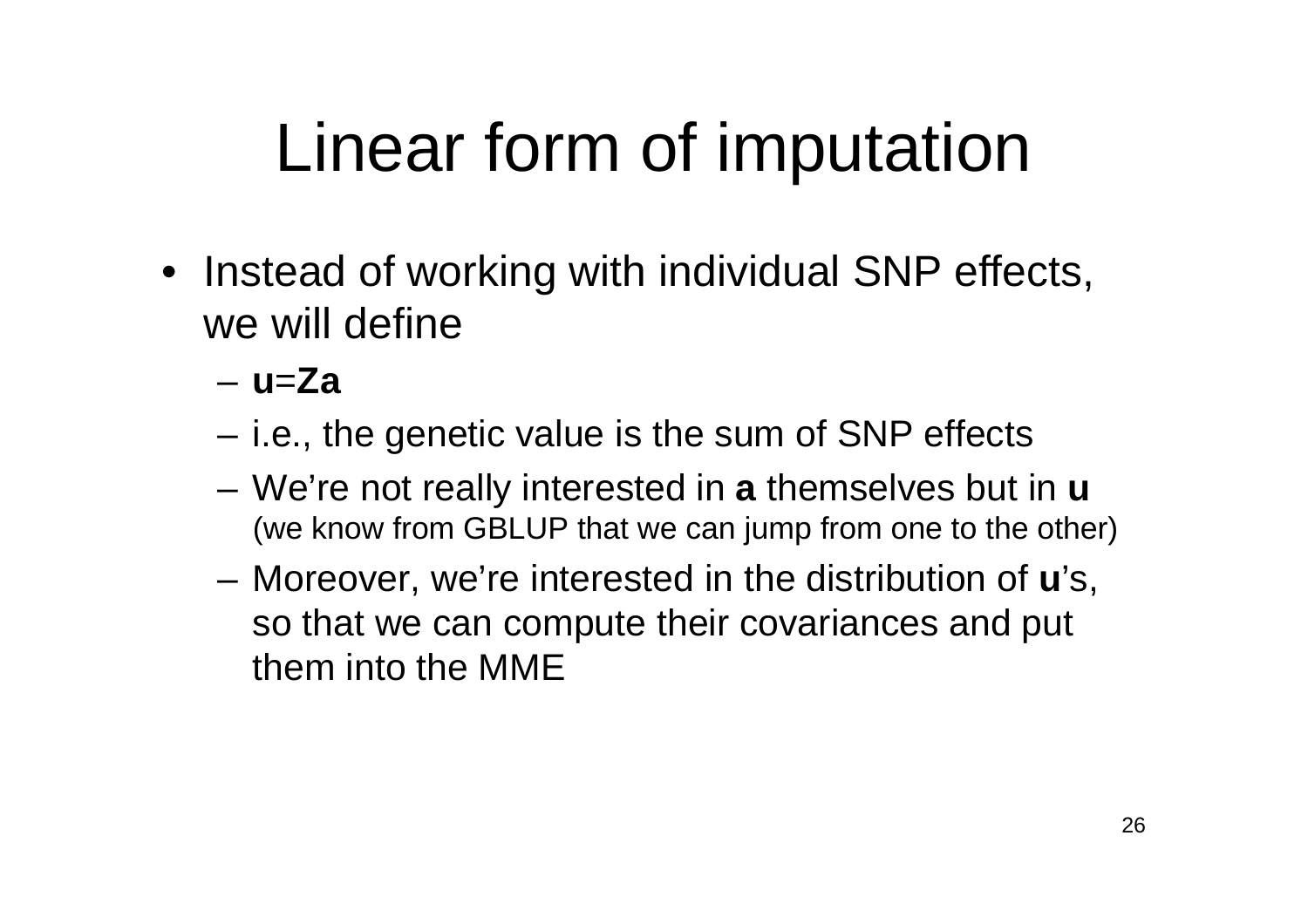- Using these identities, and summing over all SNPs, wecan derive a joint distribution of breeding values
	- In the following, I will put  $\sigma^2$  $\rm{^2_{u}}$ =1 (to simplify notation)

Unconditional distribution of genetic values of Genotyped individuals(GBLUP)

 $p(\mathbf{u}_2) = N(\mathbf{0}, \mathbf{G})$ )= $({\bf 0}, {\bf G})$  and

There is an assumption of normality of the distributions which implies no major genes… as in pedigree BLUP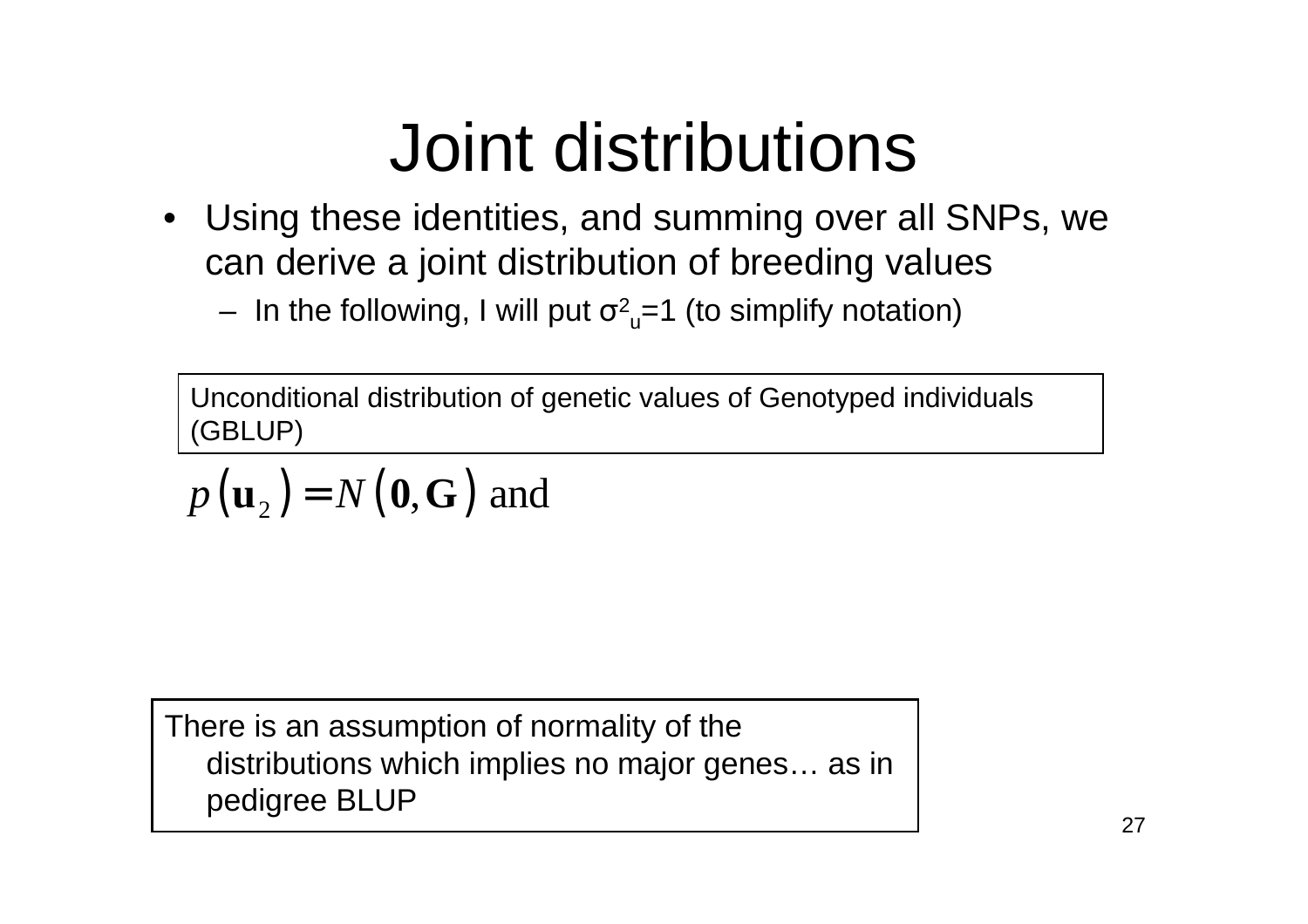Unconditional distribution of genetic values of Genotyped individuals (GBLUP)

 $p(\mathbf{u}_2) = N(\mathbf{0}, \mathbf{G})$ )= $({\bf 0}, {\bf G})$  and

Conditional distribution of Non-Genotyped individuals

$$
p(\mathbf{u}_1|\mathbf{u}_2) = N(\mathbf{A}_{12}\mathbf{A}_{22}^{-1}\mathbf{u}_2, \mathbf{A}_{11} - \mathbf{A}_{12}\mathbf{A}_{22}^{-1}\mathbf{A}_{21})
$$
  
It is a function of  $\mathbf{u}_2$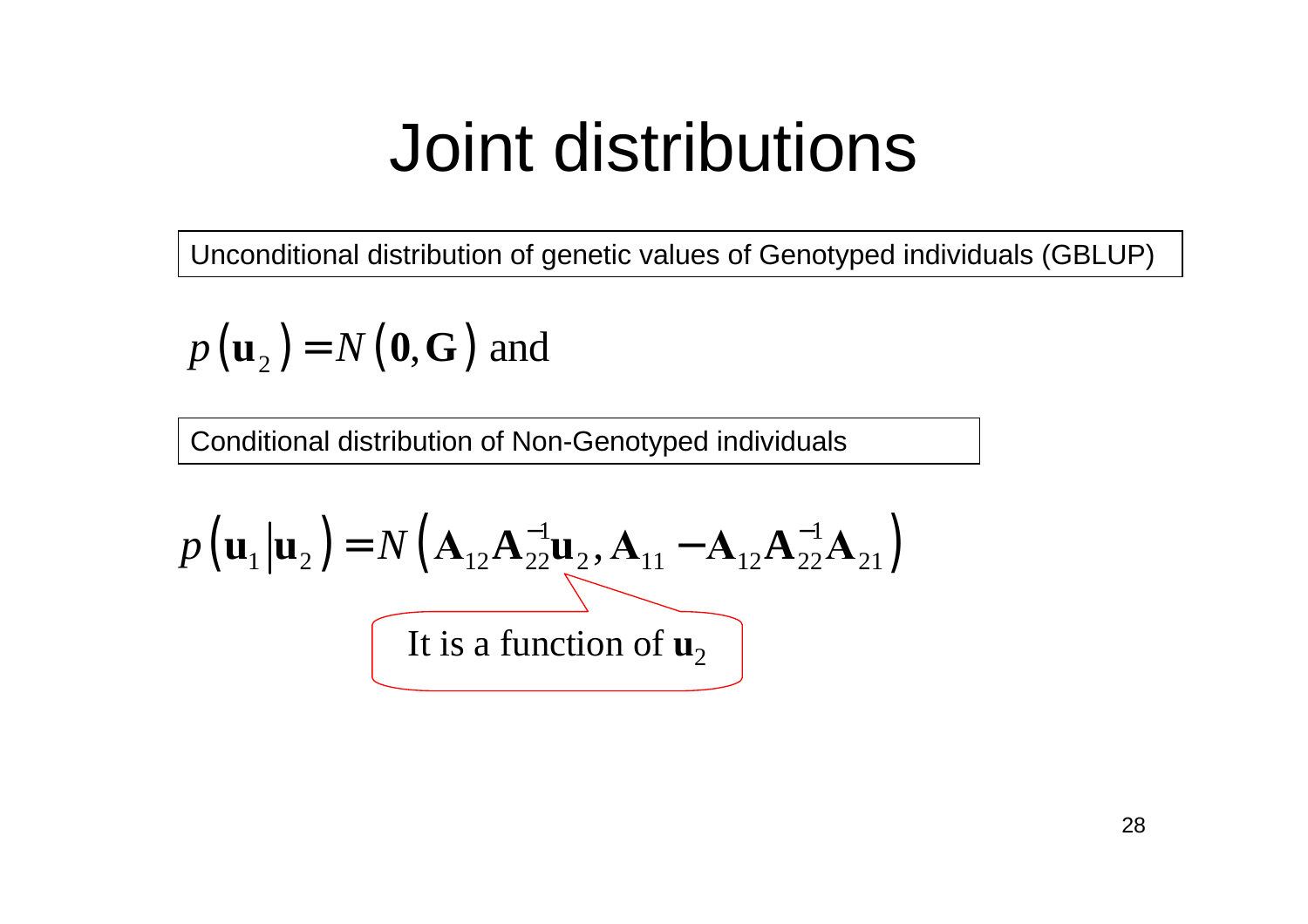Unconditional distribution of genetic values of Genotyped individuals

 $p(\mathbf{u}_2) = N(\mathbf{0}, \mathbf{G})$ )= $({\bf 0}, {\bf G})$  and

Conditional distribution of Non-Genotyped individuals

$$
p(\mathbf{u}_1|\mathbf{u}_2) = N(\mathbf{A}_{12}\mathbf{A}_{22}^{-1}\mathbf{u}_2, \mathbf{A}_{11} - \mathbf{A}_{12}\mathbf{A}_{22}^{-1}\mathbf{A}_{21})
$$
  
 
$$
p(\mathbf{u}_1, \mathbf{u}_2) = p(\mathbf{u}_2) p(\mathbf{u}_1|\mathbf{u}_2)
$$
Joint distribution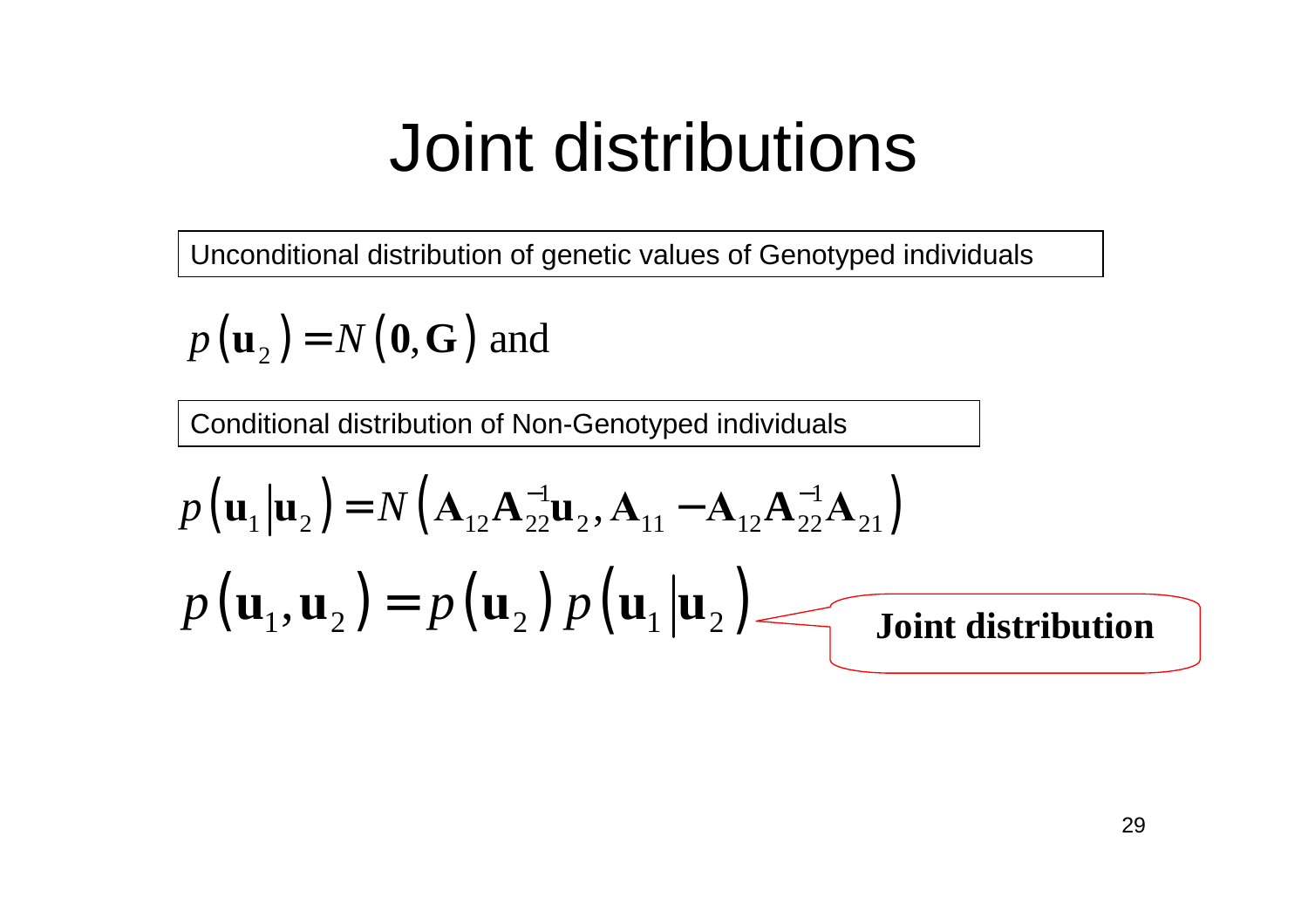$$
p(\mathbf{u}_{1}, \mathbf{u}_{2}) = p(\mathbf{u}_{1}, \mathbf{u}_{2})p(\mathbf{u}_{2})
$$
  
\n
$$
= p(\mathbf{u}_{1} | \mathbf{u}_{2})p(\mathbf{u}_{2})
$$
  
\n
$$
\propto \exp[-0.5(\mathbf{u}_{1} - \mathbf{A}_{12}\mathbf{A}_{22}^{-1}\mathbf{u}_{2})'\mathbf{A}^{11}(\mathbf{u}_{1} - \mathbf{A}_{12}\mathbf{A}_{22}^{-1}\mathbf{u}_{2})]\exp[-0.5\mathbf{u}_{2}'\mathbf{G}^{-1}\mathbf{u}_{2}]
$$
  
\n
$$
= \exp\left(-0.5\begin{bmatrix} \mathbf{u}_{1}' & \mathbf{u}_{2}' \end{bmatrix}\begin{bmatrix} \mathbf{A}^{11} & -\mathbf{A}^{11}\mathbf{A}_{12}\mathbf{A}_{22}^{-1} \\ -\mathbf{A}_{22}^{-1}\mathbf{A}_{21}\mathbf{A}^{11} & \mathbf{G}^{-1} + \mathbf{A}_{22}^{-1}\mathbf{A}_{21}\mathbf{A}^{11}\mathbf{A}_{12}\mathbf{A}_{22}^{-1} \end{bmatrix}\begin{bmatrix} \mathbf{u}_{1} \\ \mathbf{u}_{2} \end{bmatrix}\right)
$$
  
\n
$$
= \exp\left(-0.5\begin{bmatrix} \mathbf{u}_{1}' & \mathbf{u}_{2}' \end{bmatrix}\begin{bmatrix} \mathbf{A}^{11} & \mathbf{A}^{12} \\ \mathbf{A}^{21} & \mathbf{G}^{-1} + \mathbf{A}^{22} - \mathbf{A}_{22}^{-1} \end{bmatrix}\begin{bmatrix} \mathbf{u}_{1} \\ \mathbf{u}_{2} \end{bmatrix}\right).
$$

…for those inclined to algebra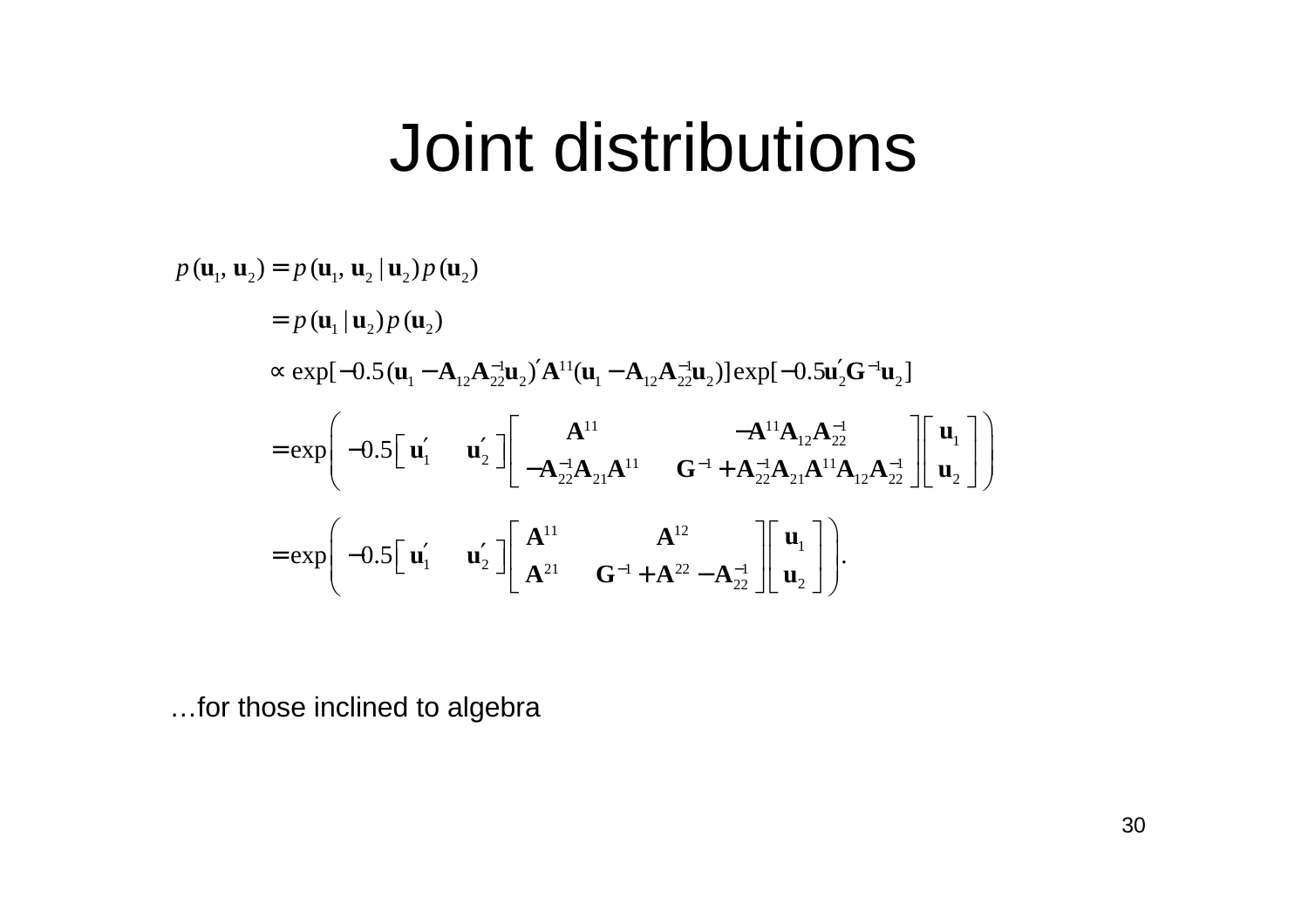#### Joint distributions $p(\mathbf{u}_2) = N(\mathbf{0}, \mathbf{G})$ )= $\big(\mathbf{0}, \mathbf{G}\big)$ ()() $p(\mathbf{u}_1 | \mathbf{u}_2) = N(\mathbf{A}_{12} \mathbf{A}_{22}^{-1} \mathbf{u}_2, \mathbf{A}_{11} - \mathbf{A}_{12} \mathbf{A}_{22}^{-1} \mathbf{A}_{21})$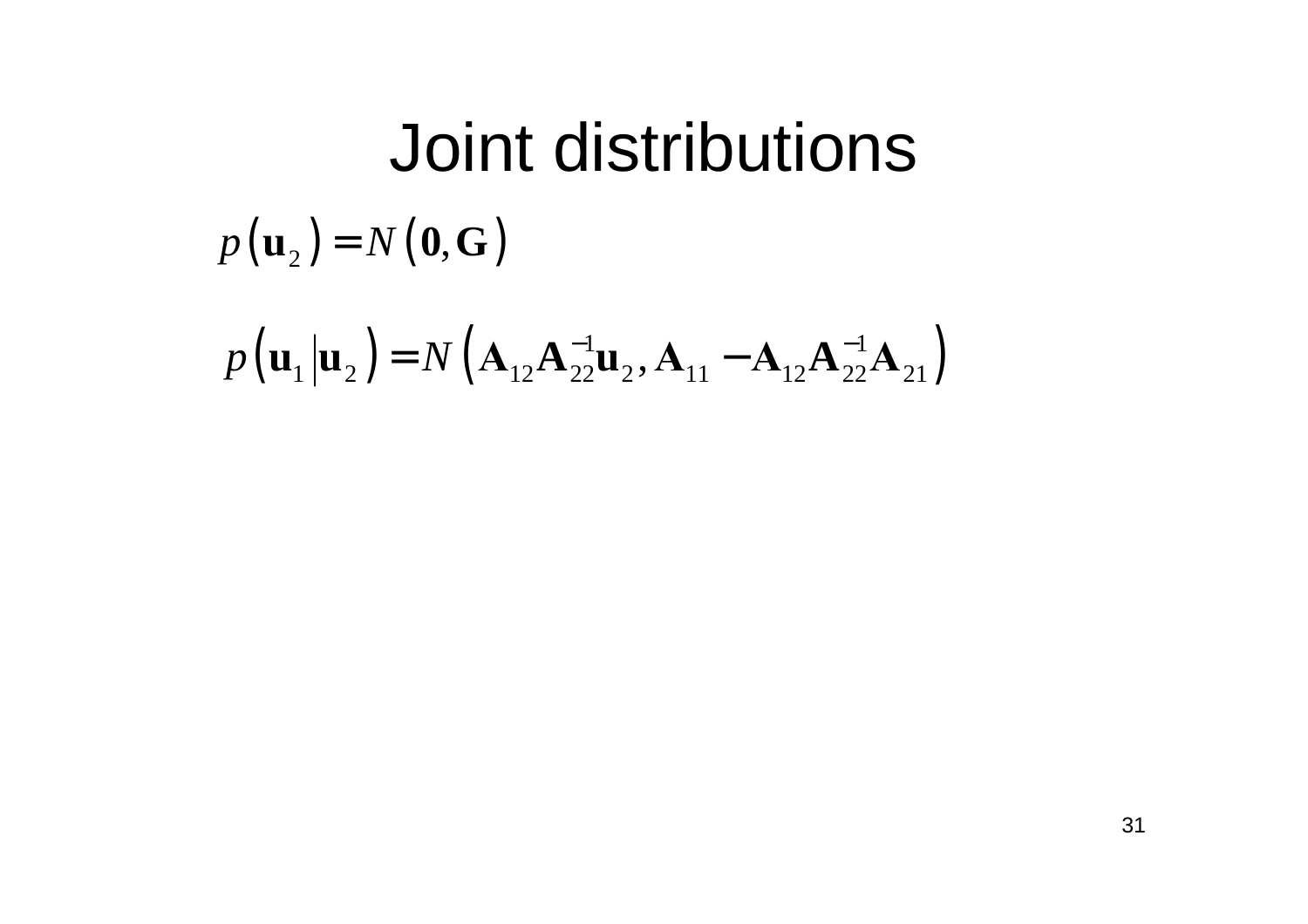#### Joint distributions $p(\mathbf{u}_2) = N(\mathbf{0}, \mathbf{G})$ )= $(0, G)$   $Var(\mathbf{u}_2) = G$ ()() $p(\mathbf{u}_1 | \mathbf{u}_2) = N(\mathbf{A}_{12} \mathbf{A}_{22}^{-1} \mathbf{u}_2, \mathbf{A}_{11} - \mathbf{A}_{12} \mathbf{A}_{22}^{-1} \mathbf{A}_{21})$  $2J$ )=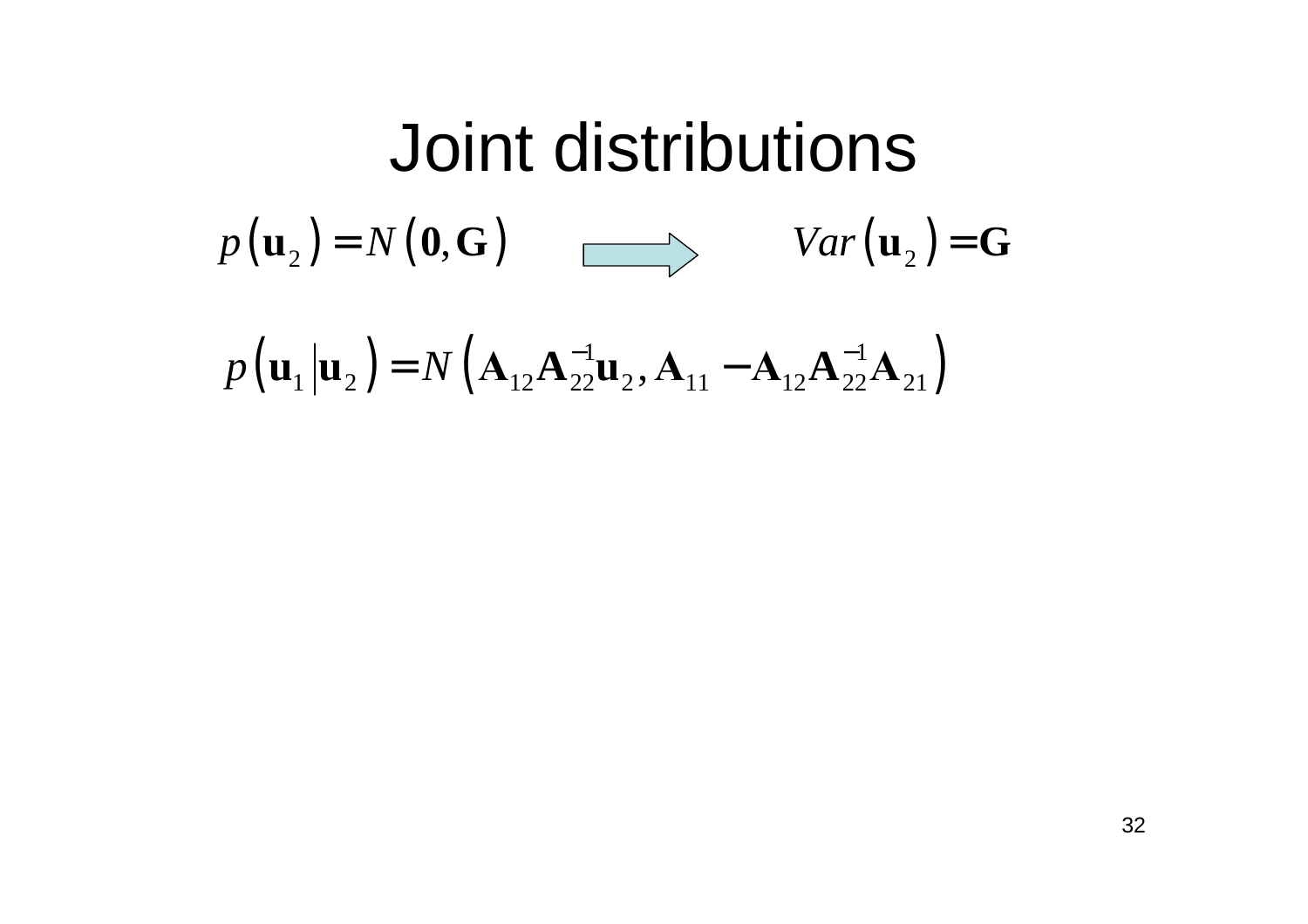

because Var(**aX**) = **X**Var(**a**)**X**'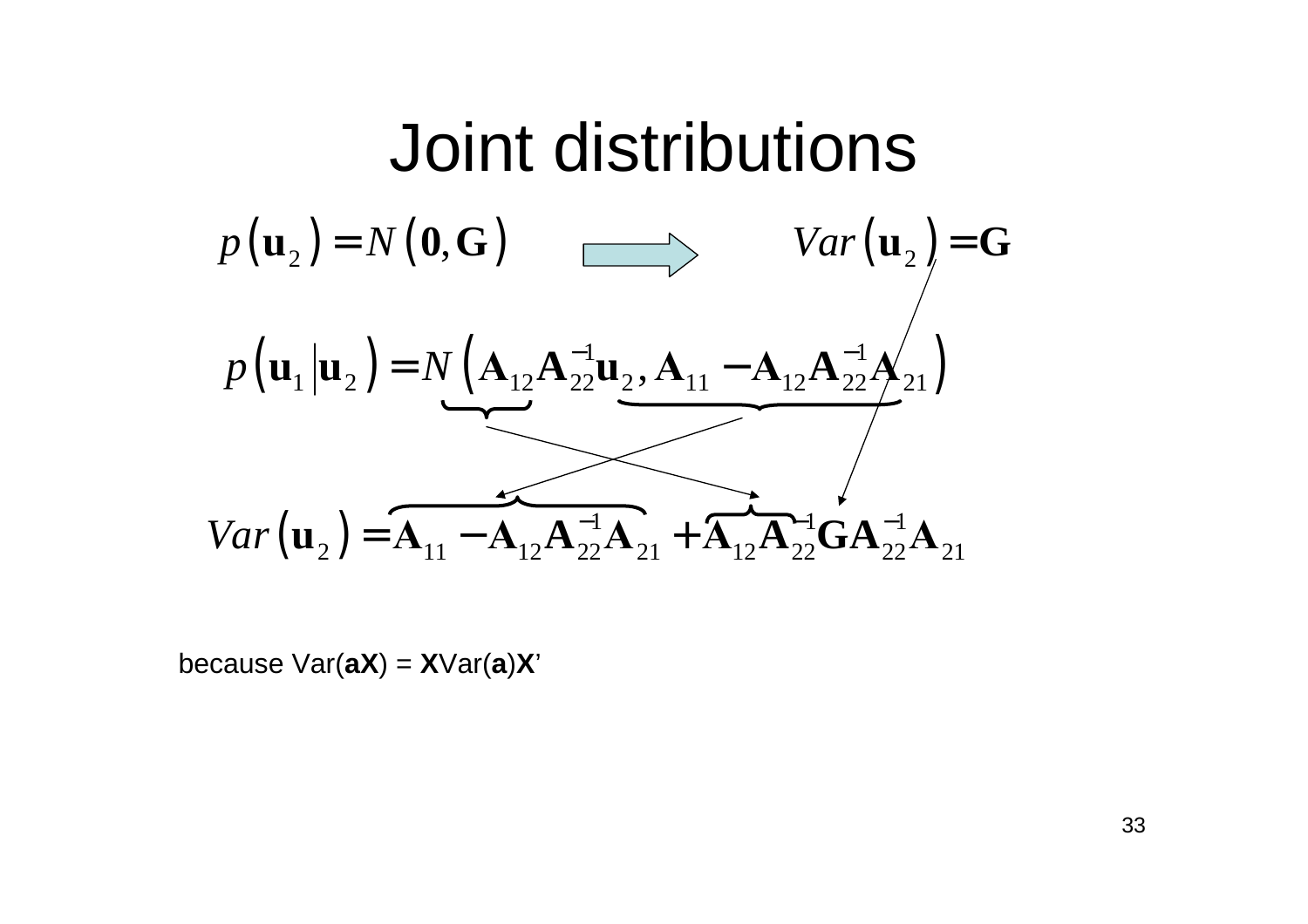

because Cov(**Xa,a**) = **X**Var(**a**)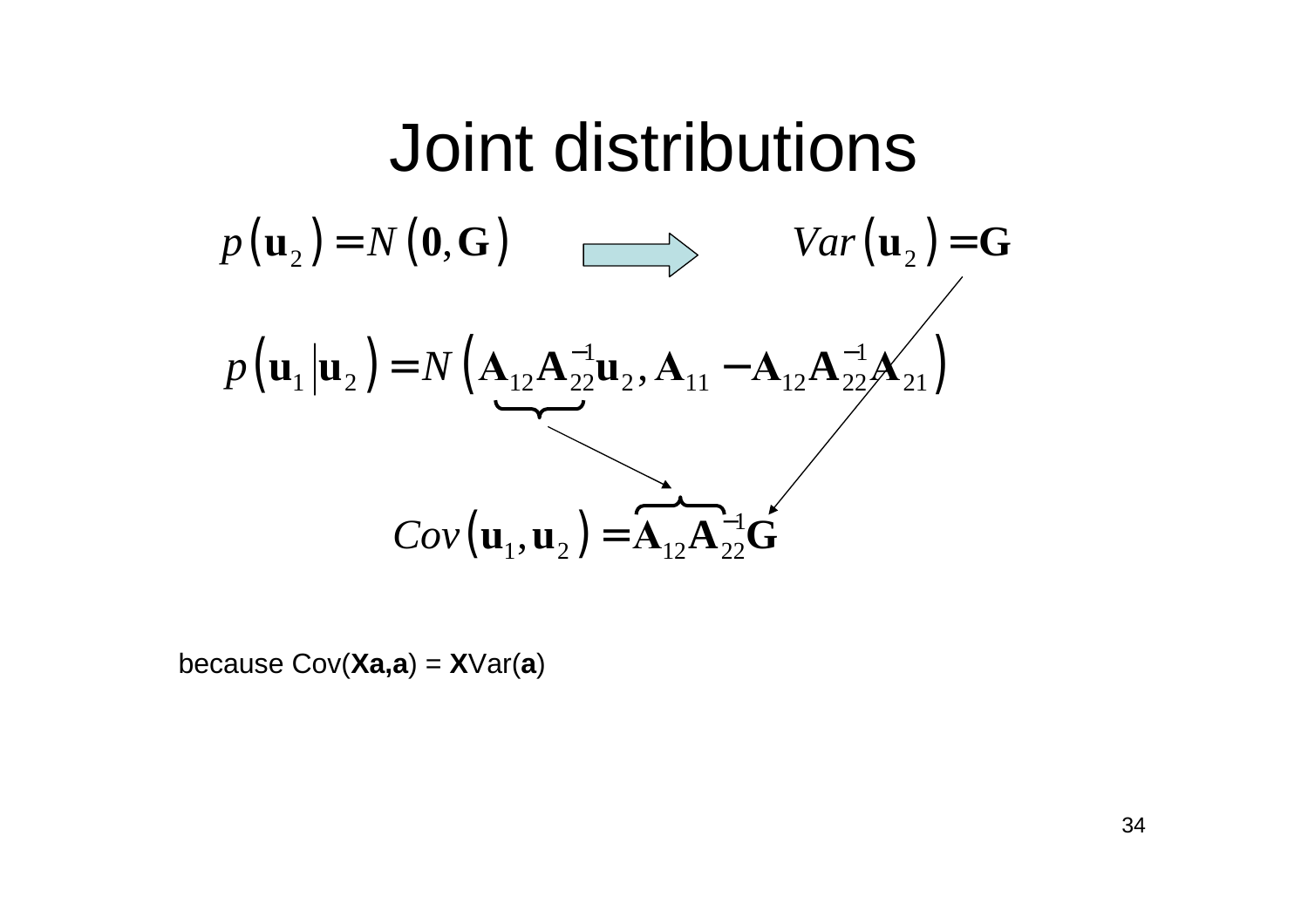#### Covariances of all animals

Legarra et al. 2009; Aguilar et al., 2010; Christensen & Lund, 2010

$$
Var\left(\begin{array}{c}\n\mathbf{u}_{1} \\
\mathbf{u}_{2}\n\end{array}\right) = \mathbf{H} = \left[\begin{array}{ccc}\n\mathbf{H}_{11} & \mathbf{H}_{12} \\
\mathbf{H}_{21} & \mathbf{H}_{22}\n\end{array}\right] = \frac{non genotyped}{\left[\mathbf{A}_{11} - \mathbf{A}_{12}\mathbf{A}_{22}^{-1}\mathbf{A}_{21} + \mathbf{A}_{12}\mathbf{A}_{22}^{-1}\mathbf{G}\mathbf{A}_{22}^{-1}\mathbf{A}_{21} \quad \mathbf{A}_{12}\mathbf{A}_{22}^{-1}\mathbf{G}\right]}
$$

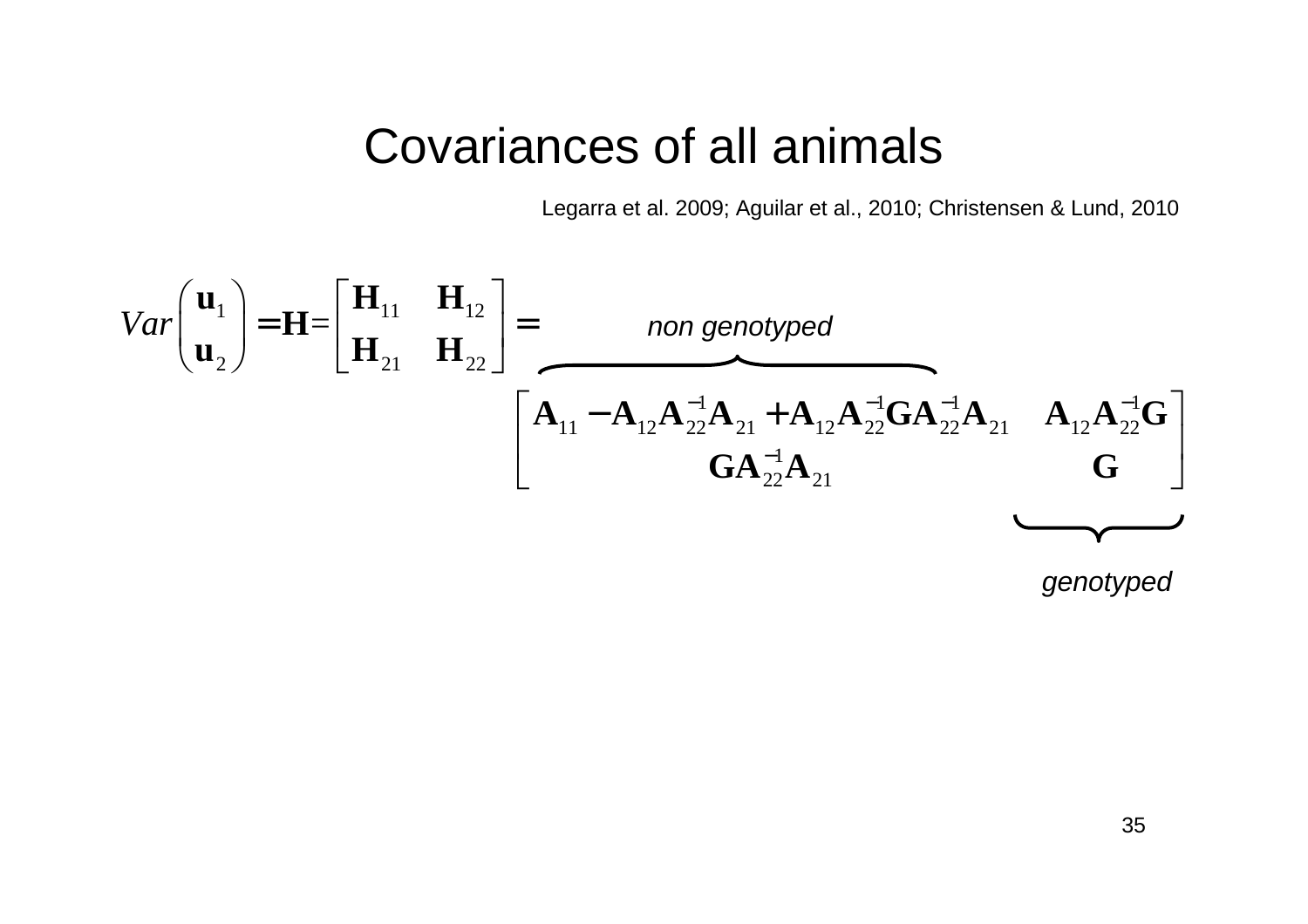#### Covariances of all animals

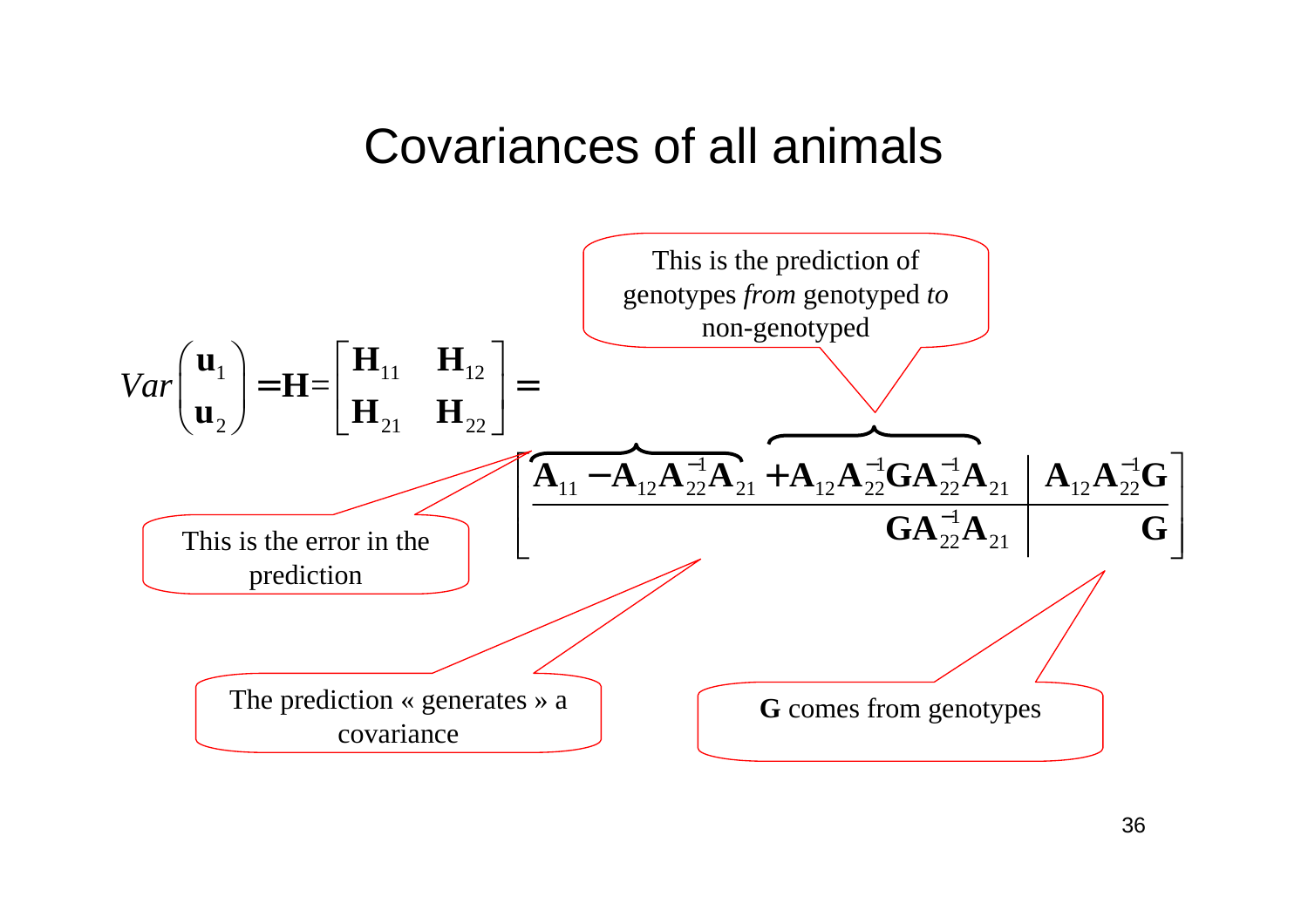$$
Var\left(\begin{array}{c}\n\mathbf{u}_{1} \\
\mathbf{u}_{2}\n\end{array}\right) = \mathbf{H} = \begin{bmatrix}\n\mathbf{H}_{11} & \mathbf{H}_{12} \\
\mathbf{H}_{21} & \mathbf{H}_{22}\n\end{bmatrix} = \begin{bmatrix}\n\mathbf{A}_{11} - \mathbf{A}_{12}\mathbf{A}_{22}^{-1}\mathbf{A}_{21} + \mathbf{A}_{12}\mathbf{A}_{22}^{-1}\mathbf{G}\mathbf{A}_{22}^{-1}\mathbf{A}_{21} & \mathbf{A}_{12}\mathbf{A}_{22}^{-1}\mathbf{G} \\
\mathbf{G}\mathbf{A}_{22}^{-1}\mathbf{A}_{21} & \mathbf{G}\n\end{bmatrix}
$$

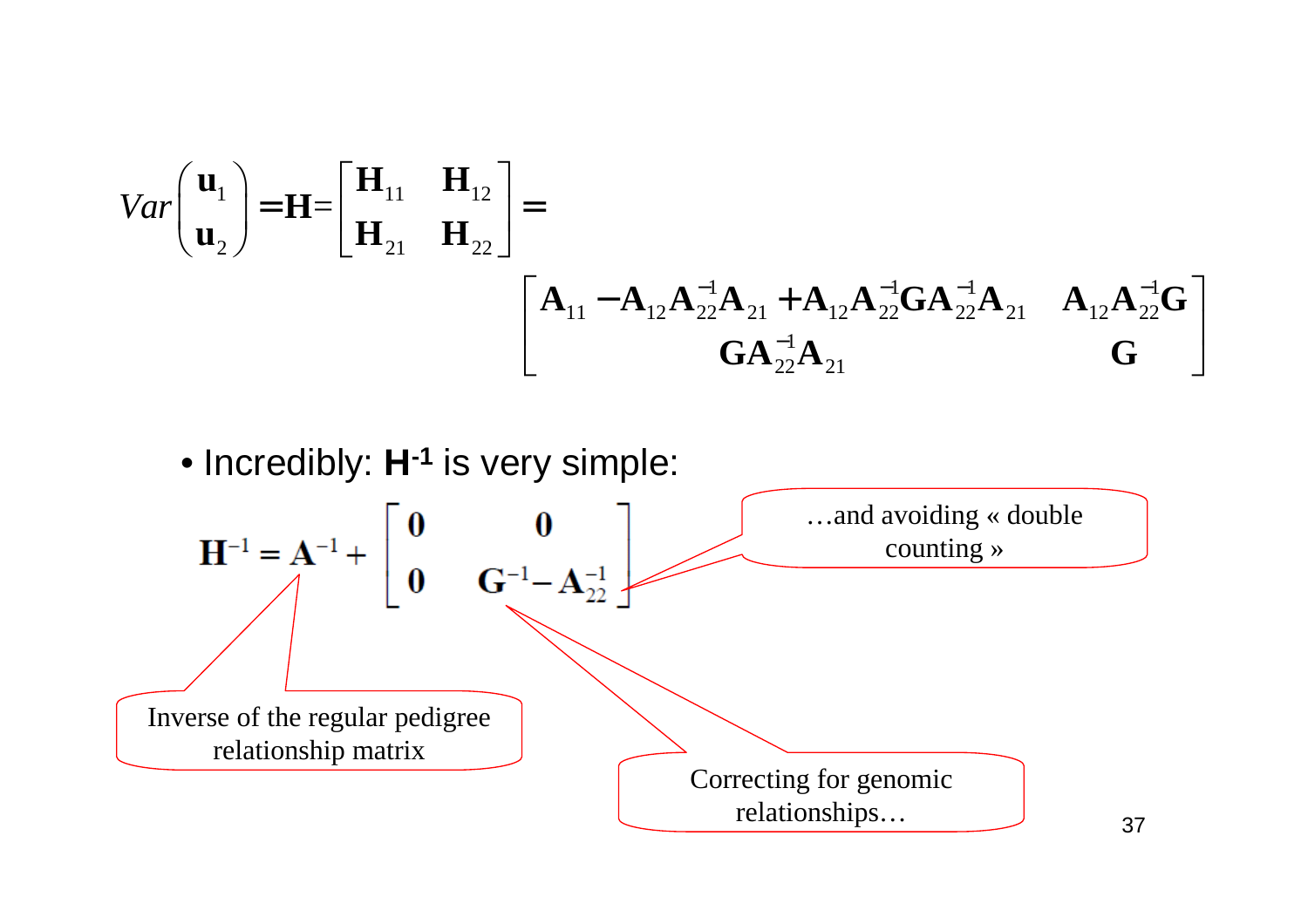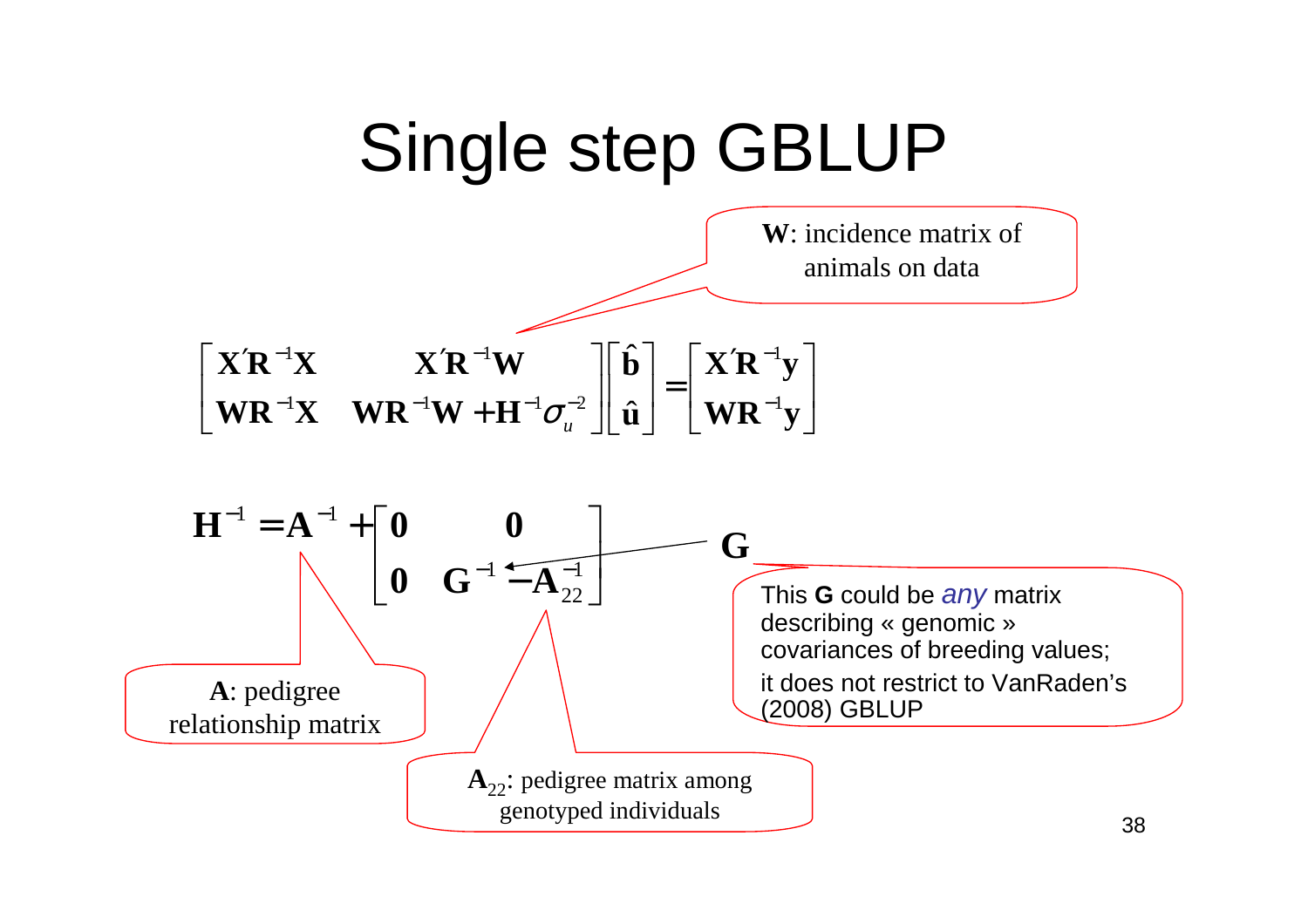# Interpretation of Single step GBLUP

(Aguilar et al., 2010)

• Consider the equation for a genotypedyoung bull -> one row of **H**-1  $\sum_{s}$  – u<sub>d</sub> + 2u<sub>i</sub> +  $\sum_{j}$  (g<sup>ij</sup> – a<sup>ij</sup><sub>22</sub>)u<sub>j</sub>  $-u_s - u_d + 2u_i + \sum_j (g^{ij} - a_{22}^{ij})u_j = 0,$  $(2PA + g^{ii}GP - a_{22}^{ii}PP_{22}),$  $\frac{1}{2}$  2 + (g<sup>ii</sup> - a<sup>ii</sup><sub>22</sub>) 1 $u_i = \frac{1}{2 + (g^{ii} - a_{22}^{ii})} \left( \frac{2PA + g^{ii}GP - a_{22}^{ii}PP_{22}}{\sqrt{1 - a_{22}^{ii}P_{22}^2}} \right),$ Parent averageGenomic Predictionsfrom genotypedindividualsPedigree Predictionsfrom genotypedindividuals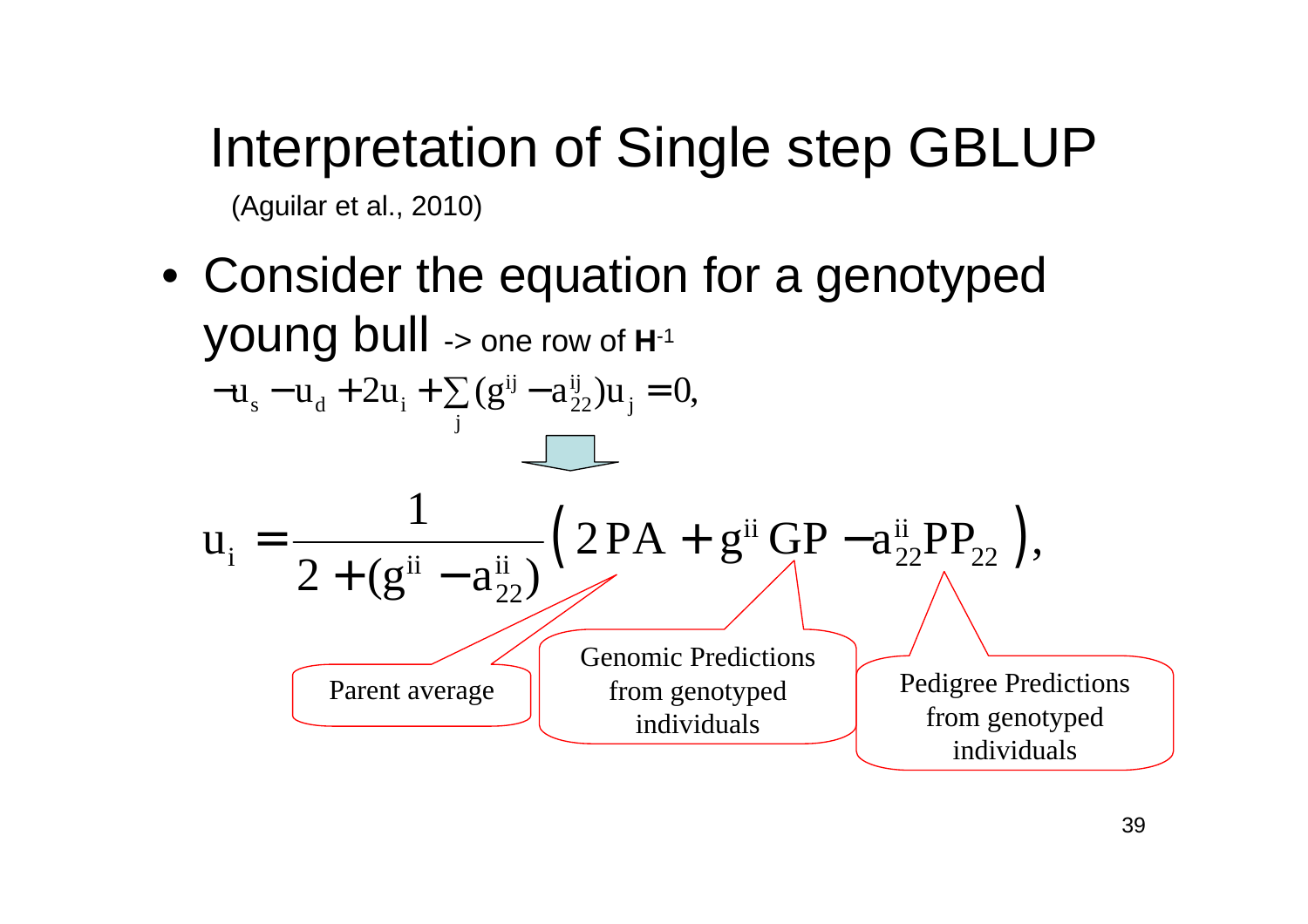#### Interpretation of Single step GBLUP

(Lawlor, WCGALP)

Braxton, the top genomic tested young bull, better illustrates how certain individuals contribute more or less. …

 For seven of his (half) sibs, the genomic relationship with Braxton ranges from 0.55 to 0.93.

| Maternal brothers |                   | Sires of the bulls     |                   |  |                    |                   |  |
|-------------------|-------------------|------------------------|-------------------|--|--------------------|-------------------|--|
| out of Barbie     |                   | <b>Mates of Barbie</b> |                   |  | Sons of Cinderella |                   |  |
|                   | $a^{ij}$ $g^{ij}$ |                        | $a^{ij}$ $g^{ij}$ |  |                    | $a^{ij}$ $g^{ij}$ |  |
| <b>Baltimor</b>   | $+2.56$           | **<br>Shottle          | $+0.84$           |  | Cade               | $+0.54$           |  |
| Bedford           | $+2.28$           | Mac                    | $-0.27$           |  | Clinto             | $+0.27$           |  |
| <b>Birk</b>       | $+1.53$           | Toystory               | $-0.97$           |  | Capture            | $+0.09$           |  |
| Blackjack         | $+1.23$           | Dundee                 | $-0.81$           |  | Casino             | $+0.47$           |  |
| Bossman           | $+1.10$           | Mac                    | $-0.27$           |  | Chancellor         | $+0.72$           |  |
| Chilton           | $+0.89$           | Champion               | $-1.46$           |  | Casey              | $+0.63$           |  |
| Bonzai            | $+0.53$           | Dundee                 | $-0.81$           |  | Carriage           | $+0.36$           |  |

Sire of Braxton

Large differences

The differences come because we ascertain realized » instead of « expected » relationhips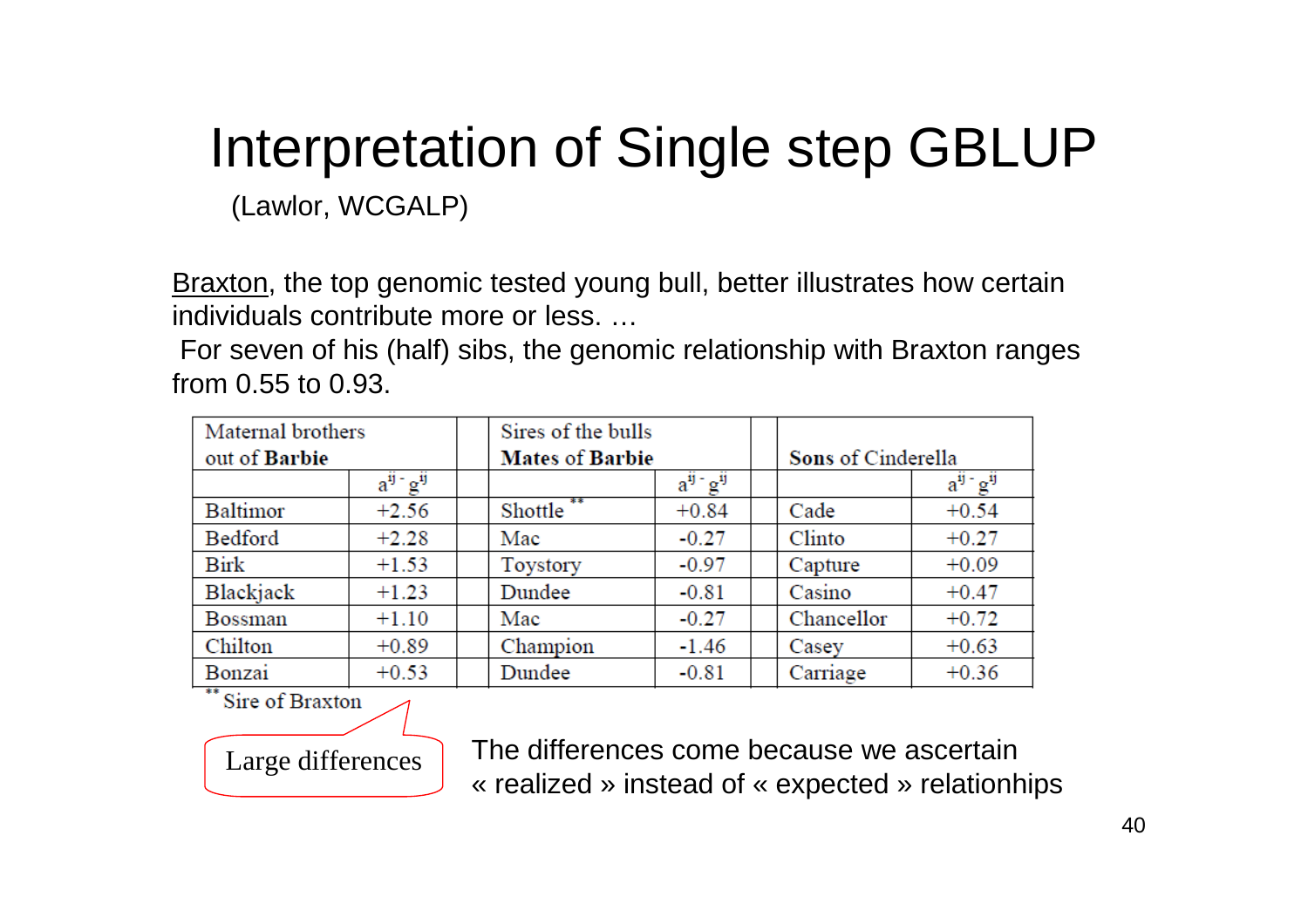## example



Figure 1. Example pedigree. Genotyped animals are in bold.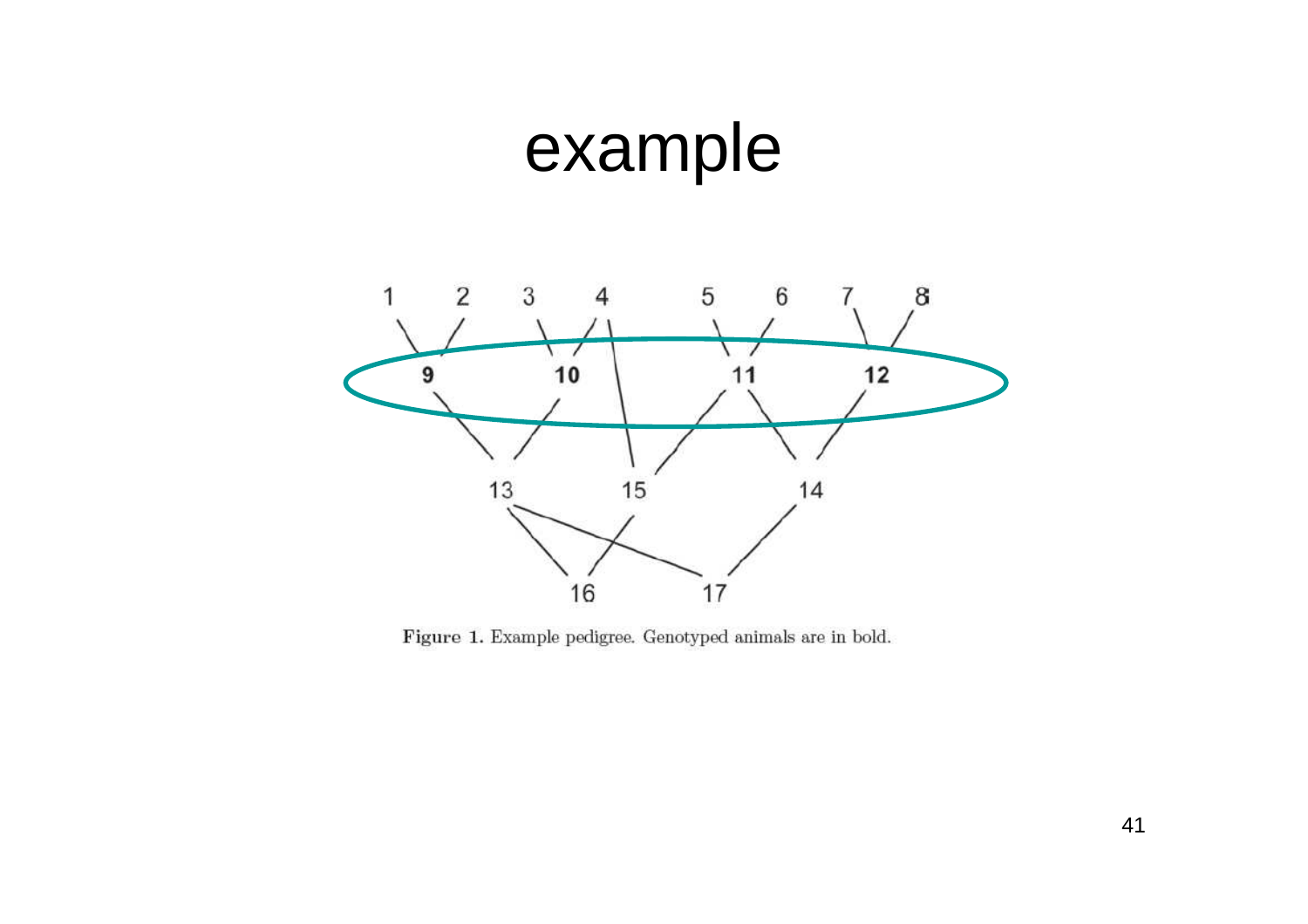#### example

Table 1. Numerator relationship matrix A for the pedigree in Figure  $1<sup>1</sup>$ 

| 1.00 | 1.00 | 1.00 |      |      |      |      |      | 0.50<br>0.50 | 0.50 |      |          | 0.25<br>0.25<br>0.25 |      |      | 0.13<br>0.13<br>0.13 | 0.13<br>0.13<br>0.13 |
|------|------|------|------|------|------|------|------|--------------|------|------|----------|----------------------|------|------|----------------------|----------------------|
|      |      |      | 1.00 |      |      |      |      |              | 0.50 |      |          | 0.25                 |      | 0.50 | 0.38                 | $0.13\,$             |
|      |      |      |      | 1.00 |      |      |      |              |      | 0.50 |          |                      | 0.25 | 0.25 | 0.13                 | 0.13                 |
|      |      |      |      |      | 1.00 |      |      |              |      | 0.50 |          |                      | 0.25 | 0.25 | 0.13                 | 0.13                 |
|      |      |      |      |      |      | 1.00 |      |              |      |      | 0.50     |                      | 0.25 |      |                      | 0.13                 |
|      |      |      |      |      |      |      | 1.00 |              |      |      | v. v. v  |                      | 0.25 |      |                      | 0.13                 |
| 0.50 | 0.50 |      |      |      |      |      |      | $1.00\,$     |      |      |          | 0.50                 |      |      | 0.25                 | 0.25                 |
|      |      | 0.50 | 0.50 |      |      |      |      |              | 1.00 |      |          | 0.50                 |      | 0.25 | 0.38                 | 0.25                 |
|      |      |      |      | 0.50 | 0.50 |      |      |              |      | 1.00 |          |                      | 0.50 | 0.50 | 0.25                 | 0.25                 |
|      |      |      |      |      |      | 0.50 | 0.50 |              |      |      | $1.00\,$ |                      | 0.50 |      |                      | 0.25                 |
| 0.25 | 0.25 | 0.25 | 0.25 |      |      |      |      | v.ov         | v.ov |      |          | 1.00                 |      | 0.13 | 0.56                 | 0.50                 |
|      |      |      |      | 0.25 | 0.25 | 0.25 | 0.25 |              |      | 0.50 | 0.50     |                      | 1.00 | 0.25 | 0.13                 | 0.50                 |
|      |      |      | 0.50 | 0.25 | 0.25 |      |      |              | 0.25 | 0.50 |          | 0.13                 | 0.25 | 1.00 | 0.56                 | 0.19                 |
| 0.13 | 0.13 | 0.13 | 0.38 | 0.13 | 0.13 |      |      | 0.25         | 0.38 | 0.25 |          | 0.56                 | 0.13 | 0.56 | 1.06                 | 0.34                 |
| 0.13 | 0.13 | 0.13 | 0.13 | 0.13 | 0.13 | 0.13 | 0.13 | 0.25         | 0.25 | 0.25 | 0.25     | 0.50                 | 0.50 | 0.19 | 0.34                 | 1.00                 |

<sup>1</sup>Cells with 0 are empty to show the pattern. Coefficients for genotyped animals are in bold. Matrix  $A_g$  is obtained by setting the out-of-diagonal coefficients of genotyped animals to 0.7.

This is the regular relationship matrix. Assume now that animals 9 to 12 have a genomic relationship of 0.7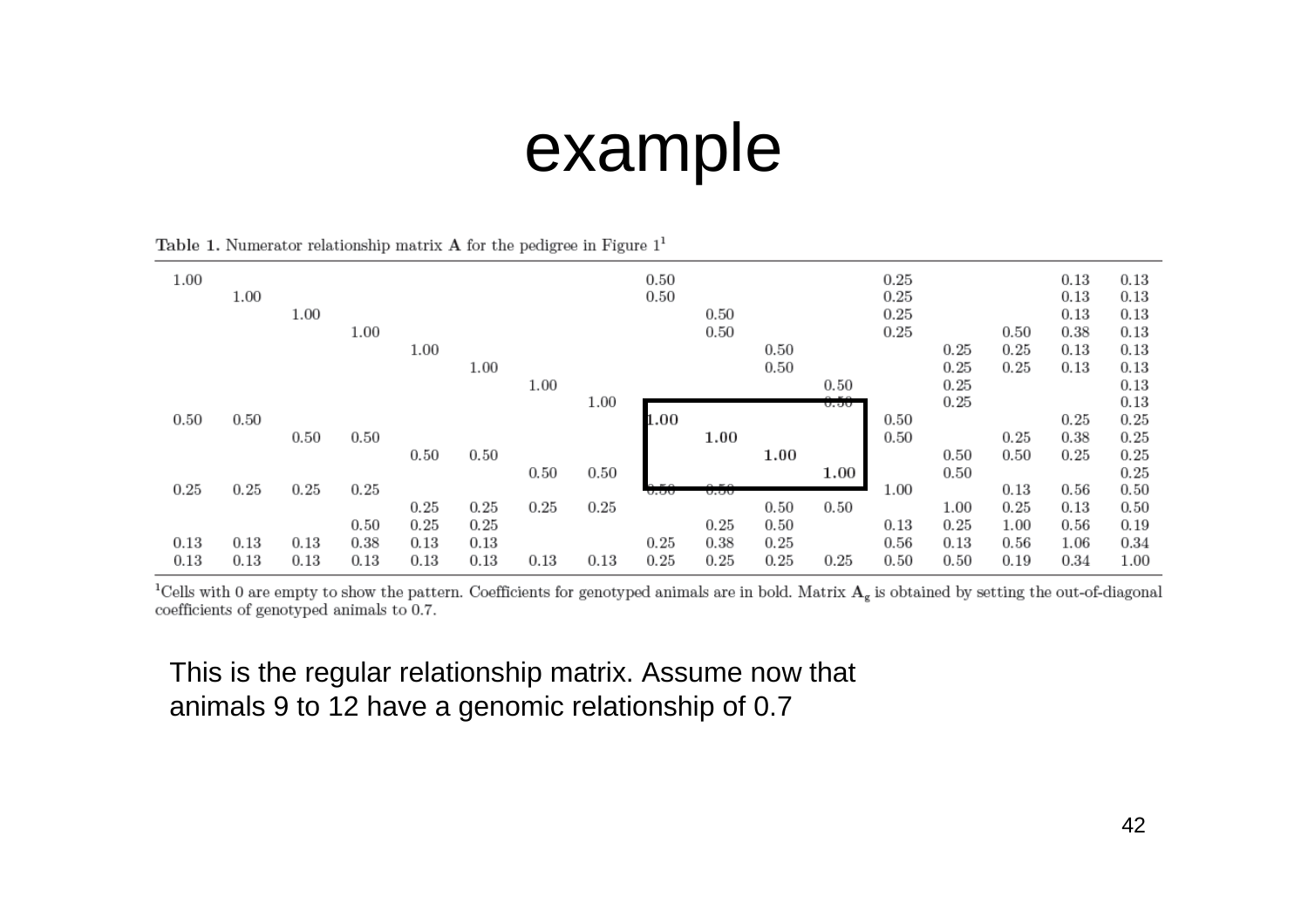#### example

|      | Table 3. Modified relationship matrix H including genomic information for genotyped animals and all relatives for the pedigree in Figure 1 <sup>+</sup> |              |              |              |              |              |              |              |              |              |                   |              |              |              |              |              |
|------|---------------------------------------------------------------------------------------------------------------------------------------------------------|--------------|--------------|--------------|--------------|--------------|--------------|--------------|--------------|--------------|-------------------|--------------|--------------|--------------|--------------|--------------|
| 1.00 | $1.00\,$                                                                                                                                                | 0.18<br>0.18 | 0.18<br>0.18 | 0.18<br>0.18 | 0.18<br>0.18 | 0.18<br>0.18 | 0.18<br>0.18 | 0.50<br>0.50 | 0.35<br>0.35 | 0.35<br>0.35 | $_{0.35}$<br>0.35 | 0.43<br>0.43 | 0.35<br>0.35 | 0.26<br>0.26 | 0.34<br>0.34 | 0.39<br>0.39 |
| 0.18 | 0.18                                                                                                                                                    | $1.00\,$     |              | 0.18         | 0.18         | 0.18         | 0.18         | 0.35         | 0.50         | 0.35         | 0.35              | 0.43         | 0.35         | 0.18         | 0.30         | 0.39         |
| 0.18 | 0.18                                                                                                                                                    |              | $1.00\,$     | 0.18         | 0.18         | 0.18         | 0.18         | 0.35         | 0.50         | 0.35         | 0.35              | 0.43         | 0.35         | 0.68         | 0.55         | 0.39         |
| 0.18 | 0.18                                                                                                                                                    | 0.18         | 0.18         | 1.00         |              | 0.18         | 0.18         | 0.35         | 0.35         | 0.50         | 0.35              | 0.35         | 0.43         | $\rm 0.34$   | 0.34         | 0.39         |
| 0.18 | 0.18                                                                                                                                                    | 0.18         | 0.18         |              | 1.00         | 0.18         | 0.18         | 0.35         | 0.35         | 0.50         | 0.35              | 0.35         | 0.43         | $0.34\,$     | 0.34         | 0.39         |
| 0.18 | 0.18                                                                                                                                                    | 0.18         | 0.18         | 0.18         | 0.18         | 1.00         |              | 0.35         | 0.35         | 0.35         | 0.50              | 0.35         | 0.43         | 0.26         | 0.31         | 0.39         |
| 0.18 | 0.18                                                                                                                                                    | 0.18         | 0.18         | 0.18         | 0.18         |              | 1.00         | 0.35         | 0.35         | 0.35         | 0.50              | 0.35         | 0.43         | 0.26         | 0.31         | 0.39         |
| 0.50 | 0.50                                                                                                                                                    | $0.35\,$     | $\rm 0.35$   | 0.35         | $0.35\,$     | 0.35         | 0.35         | $1.00\,$     | 0.70         | 0.70         | 0.70              | 0.85         | 0.70         | 0.53         | 0.69         | 0.78         |
| 0.35 | $0.35\,$                                                                                                                                                | 0.50         | 0.50         | 0.35         | 0.35         | $0.35\,$     | 0.35         | 0.70         | $1.00\,$     | 0.70         | 0.70              | 0.85         | 0.70         | 0.60         | 0.73         | 0.78         |
| 0.35 | 0.35                                                                                                                                                    | $0.35\,$     | $0.35\,$     | 0.50         | 0.50         | 0.35         | 0.35         | 0.70         | 0.70         | $1.00\,$     | 0.70              | 0.70         | 0.85         | 0.68         | 0.69         | 0.78         |
| 0.35 | $0.35\,$                                                                                                                                                | 0.35         | $0.35\,$     | 0.35         | 0.35         | 0.50         | 0.50         | 0.70         | 0.70         | 0.70         | $1.00\,$          | 0.70         | 0.85         | 0.53         | 0.61         | 0.78         |
| 0.43 | 0.43                                                                                                                                                    | 0.43         | 0.43         | 0.35         | 0.35         | 0.35         | 0.35         | v.ov         | v.ov         | 0.10         | <b>v.rv</b>       | $_{1.35}$    | 0.70         | $0.56\,$     | 0.96         | $1.03\,$     |
| 0.35 | $0.35\,$                                                                                                                                                | 0.35         | $0.35\,$     | 0.43         | 0.43         | 0.43         | 0.43         | 0.70         | 0.70         | 0.85         | 0.85              | 0.70         | $_{1.35}$    | $_{0.60}$    | 0.65         | 1.03         |
| 0.26 | 0.26                                                                                                                                                    | 0.18         | 0.68         | 0.34         | 0.34         | 0.26         | 0.26         | 0.53         | 0.60         | 0.68         | 0.53              | 0.56         | 0.60         | 1.18         | 0.87         | 0.58         |
| 0.34 | 0.34                                                                                                                                                    | 0.30         | 0.55         | 0.34         | 0.34         | 0.31         | 0.31         | 0.69         | 0.73         | 0.69         | 0.61              | 0.96         | 0.65         | 0.87         | 1.41         | 0.80         |
| 0.39 | $_{0.39}$                                                                                                                                               | 0.39         | 0.39         | 0.39         | 0.39         | 0.39         | 0.39         | 0.78         | 0.78         | 0.78         | 0.78              | $1.03\,$     | $_{1.03}$    | 0.58         | 0.80         | 1.53         |
|      |                                                                                                                                                         |              |              |              |              |              |              |              |              |              |                   |              |              |              |              |              |

<sup>1</sup>Cells with 0 are empty to show the pattern. Coefficients for genotyped animals are in bold.

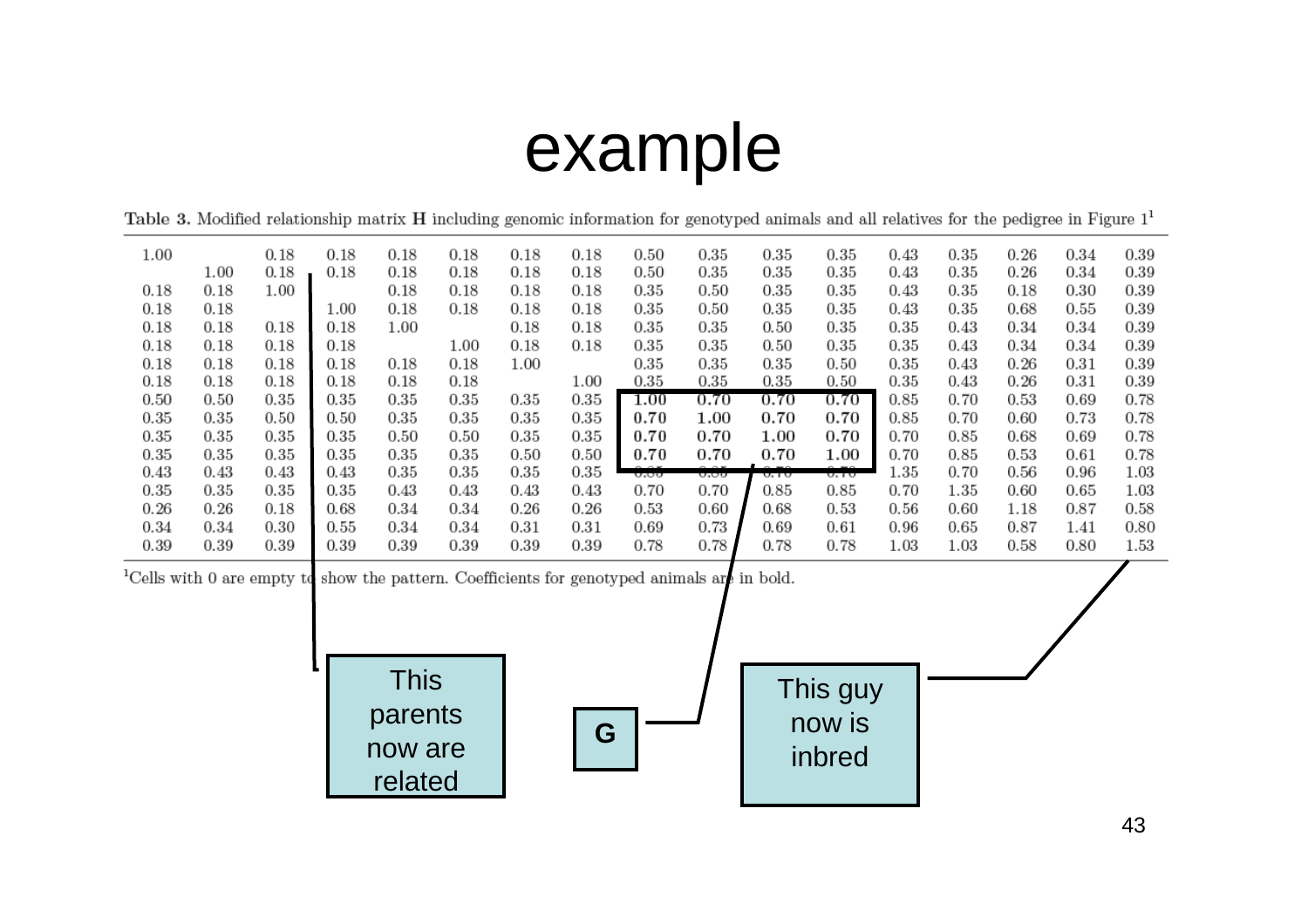# Computing stuff

- Need to compute  $\mathbf{G}$ <sup>-1</sup> and  $\mathbf{A}_{22}$ <sup>-1</sup>, is a challenge. and the state of the perhaps only in dairy cattle?
- But see Ignacio talk
- Future strategies (Legarra & Ducrocq, JDS, in press)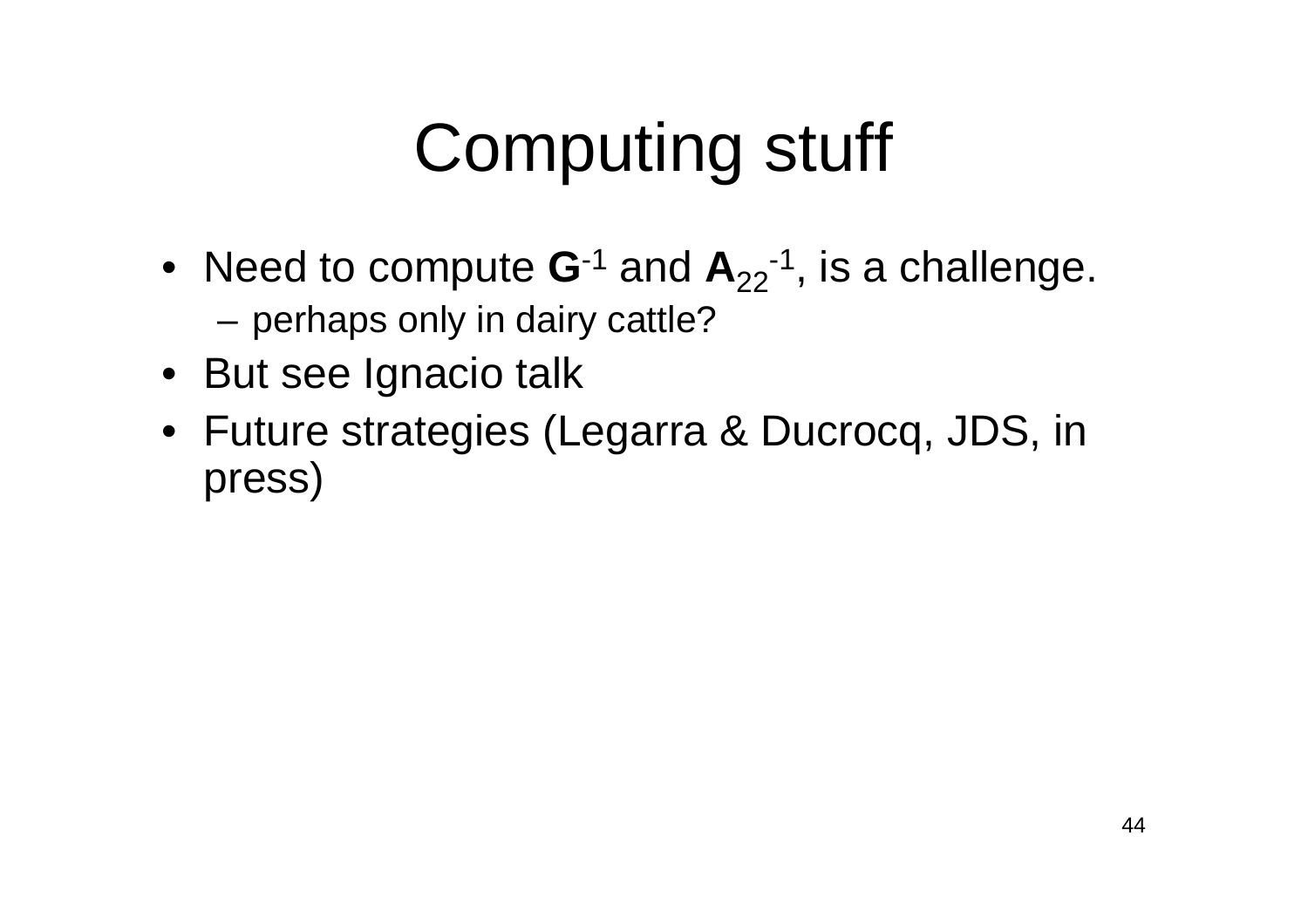• Unsymmetric Single Step

 $\begin{array}{cc} \mathbf{X}_1' \mathbf{R}^{-1} \mathbf{X} & \mathbf{X}_1' \mathbf{R}^{-1} \mathbf{W}_1 & \mathbf{X}_2' \mathbf{R}^{-1} \mathbf{W}_2 & \mathbf{0} & \mathbf{0} \ \mathbf{X}_1 \mathbf{R}^{-1} \mathbf{X}_1 & \mathbf{W}_1' \mathbf{R}^{-1} \mathbf{W}_1 + \mathbf{A}^{11} \sigma_u^{-2} & \mathbf{W}_1' \mathbf{R}^{-1} \mathbf{W}_2 + \mathbf{A}^{12} \sigma_u^{-2} & \mathbf{0} & \cdots \mathbf{0} \$  $\begin{bmatrix} 1 & 0 & 0 \ 0 & 0 & 0 \ 0 & 0 & 0 \end{bmatrix}$   $\begin{bmatrix} 1 & 0 & 0 \ 0 & 1 & 0 \ 0 & 0 & 0 \end{bmatrix}$   $\begin{bmatrix} 1 & 0 & 0 \ 0 & 0 & 0 \ 0 & 0 & 0 \end{bmatrix}$   $\begin{bmatrix} 1 & 0 & 0 \ 0 & 0 & 0 \ 0 & 0 & 0 \end{bmatrix}$   $\begin{bmatrix} 1 & 0 & 0 \ 0 & 0 & 0 \ 0 & 0 & 0 \end{bmatrix}$   $\begin{bmatrix} 1 & 0 & 0 \$ ˆˆ ˆ $\lambda$  ˆ $u$   $v_1$   $v_2$   $v_3$   $v_4$  $u^{u}$  *u u u i u i u i u*  $u$   $22 - u$  $u = u$  $\begin{bmatrix} \mathbf{X}'\mathbf{R}^{-1}\mathbf{X} & \mathbf{X}_1'\mathbf{R}^{-1}\mathbf{W}_1 & \mathbf{X}_2'\mathbf{R}^{-1}\mathbf{W}_2 & \mathbf{0} & \mathbf{0} \\ \mathbf{W}_1\mathbf{R}^{-1}\mathbf{X}_1 & \mathbf{W}_1'\mathbf{R}^{-1}\mathbf{W}_1 + \mathbf{A}^{11}\sigma_u^{-2} & \mathbf{W}_1'\mathbf{R}^{-1}\mathbf{W}_2 + \mathbf{A}^{12}\sigma_u^{-2} & \mathbf{0} & \mathbf{0} \\ \mathbf{W}_2\mathbf{R}^{-1}\mathbf$ 

This can be computed efficiently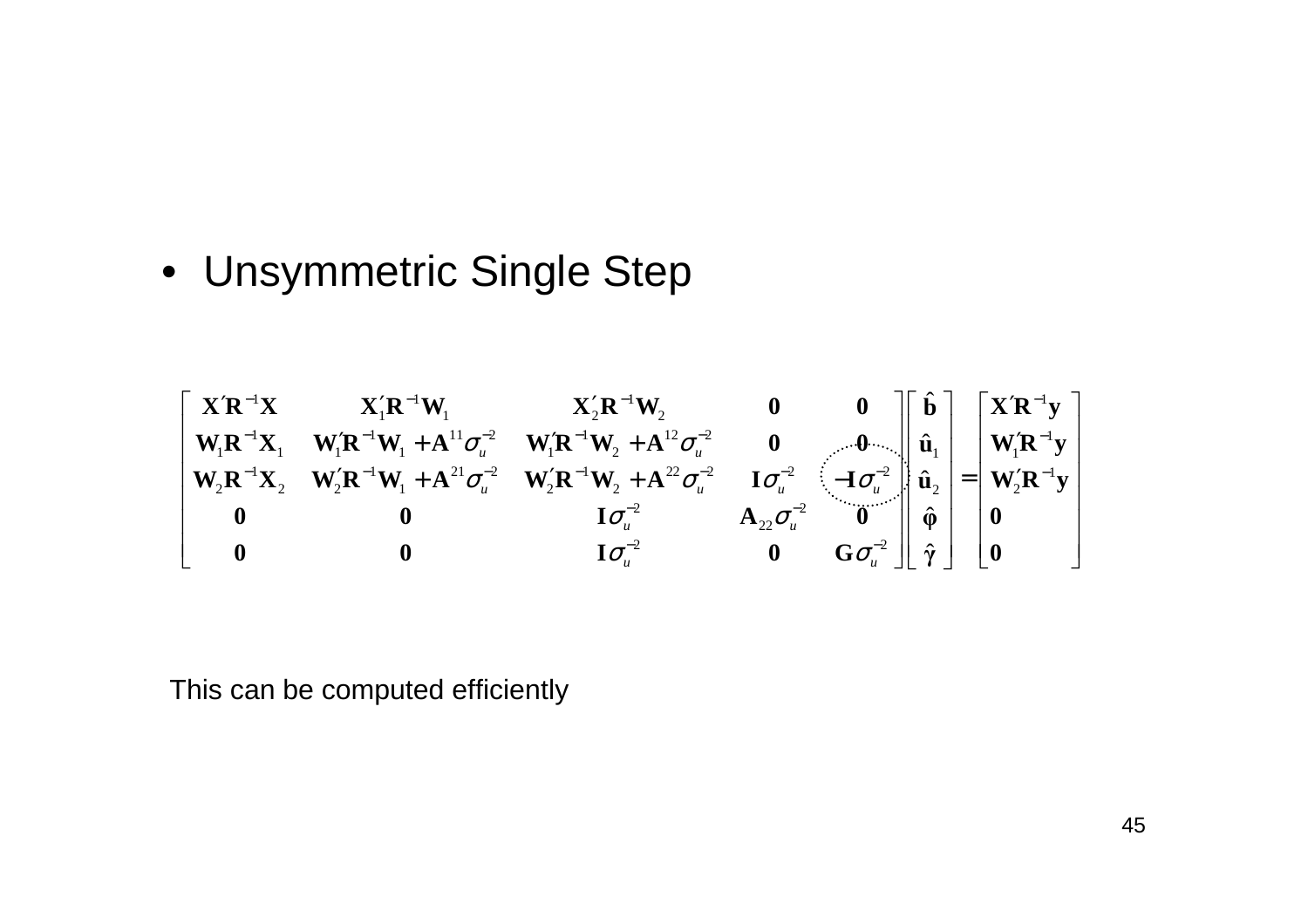• Iterative Single Step

1) Solve  $\begin{bmatrix} X'X & X'_1W_1 & X'_2W_2 \ W'_1X_1 & W'_1W_1 + \alpha_u A^{11} & \alpha_u A^{12} \ W'_2X_2 & \alpha_u A^{21} & W'_2W_2 + \alpha_u A^{22} \end{bmatrix} \begin{bmatrix} \hat{\mathbf{b}} \\ \hat{\mathbf{u}}_1 \\ \hat{\mathbf{u}}_2 \end{bmatrix} = \begin{bmatrix} X'y \\ W'_1y_1 \\ W'_2y_2 \end{bmatrix} + \begin{bmatrix} 0 \\ 0 \\ \alpha_u \hat{\varphi} - \alpha_u \hat{\gamma} \end{bmatrix}$ (9) for **b**,  $\mathbf{u}_1$  and  $\mathbf{u}_2$ 

2) Solve 
$$
A_{22} \hat{\phi} = \hat{u}_2
$$
 and  $G \hat{\gamma} = \hat{u}_2$  for  $\hat{\phi}$  and  $\hat{\gamma}$ 

| $\Box$                              |                                   | $\mathbf{b}$         |                                 |                      |
|-------------------------------------|-----------------------------------|----------------------|---------------------------------|----------------------|
| $\left(\hat{\mathbf{u}}_1\right)^T$ | $=$ $\omega \hat{u}$ <sub>1</sub> |                      | $+(1-\omega)\hat{\mathbf{u}}_1$ |                      |
| $ \hat{\mathbf{u}}_2 $              |                                   | $\hat{\mathbf{u}}_2$ |                                 | $\hat{\mathbf{u}}_2$ |

$$
\hat{\varphi}^t = \omega \hat{\varphi}^* + (1 - \omega) \hat{\varphi}^{t-1}
$$
 and  $\hat{\gamma}^t = \omega \hat{\gamma}^* + (1 - \omega) \hat{\gamma}^{t-1}$ 

 $(10)$ 

- 1) regular BLUP
- 2) genomic predictions based on EBVs
- 3)  $\,$  avoid double counting based on  ${\sf A}^{\,}_{22}$